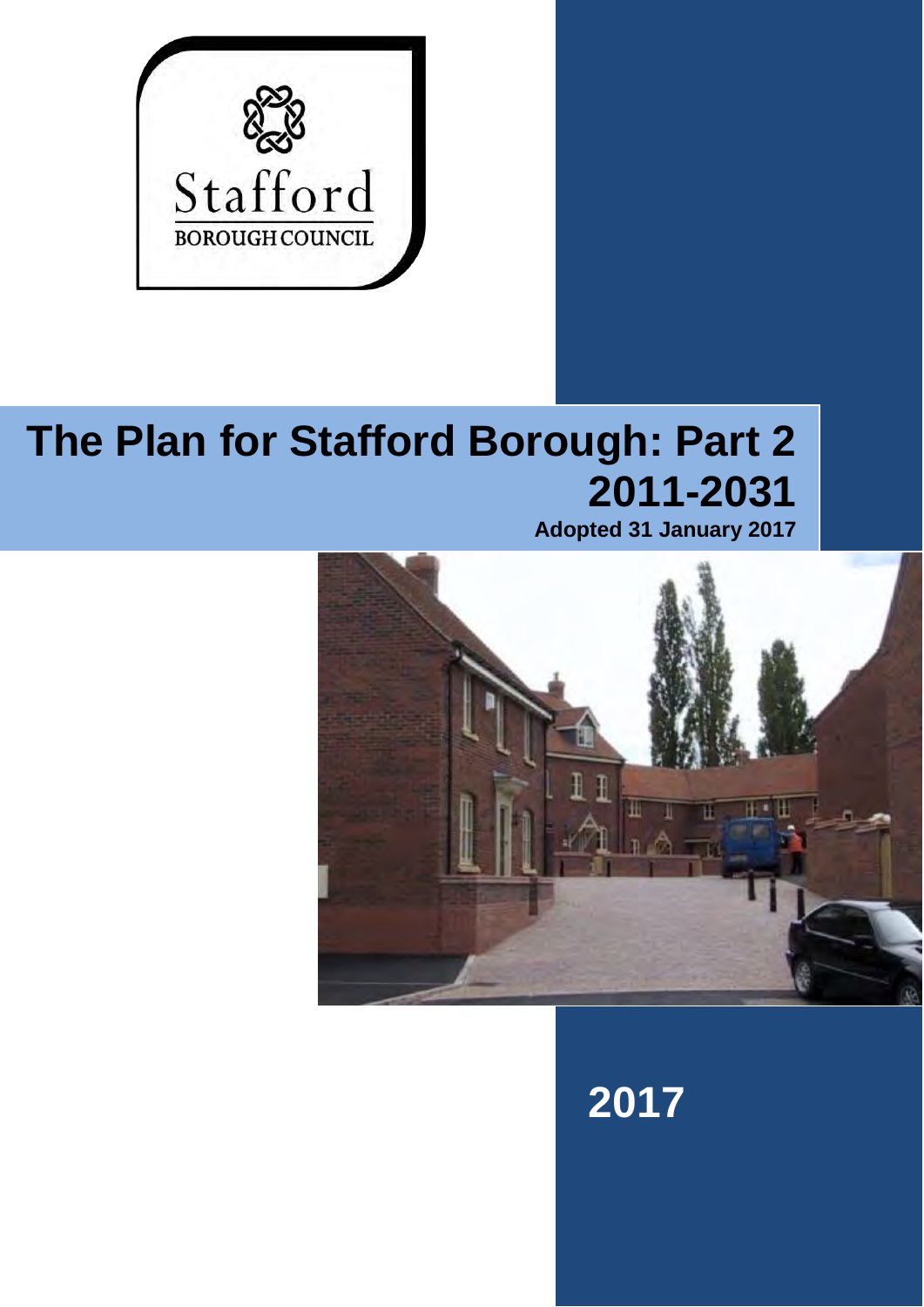# **Contents**

I

| 1 Introduction                                 | $\overline{2}$ |
|------------------------------------------------|----------------|
| 2 Settlement Boundaries                        | 4              |
| <b>3 Retail Fronatges</b>                      | 20             |
| 4 Recognised Industrial Estate Boundaries      | 22             |
| 5 Gypsies, Travellers & Travelling Show People | 25             |
| <b>6 Monitoring &amp; Review</b>               | 26             |
| 7 Appendix                                     | 27             |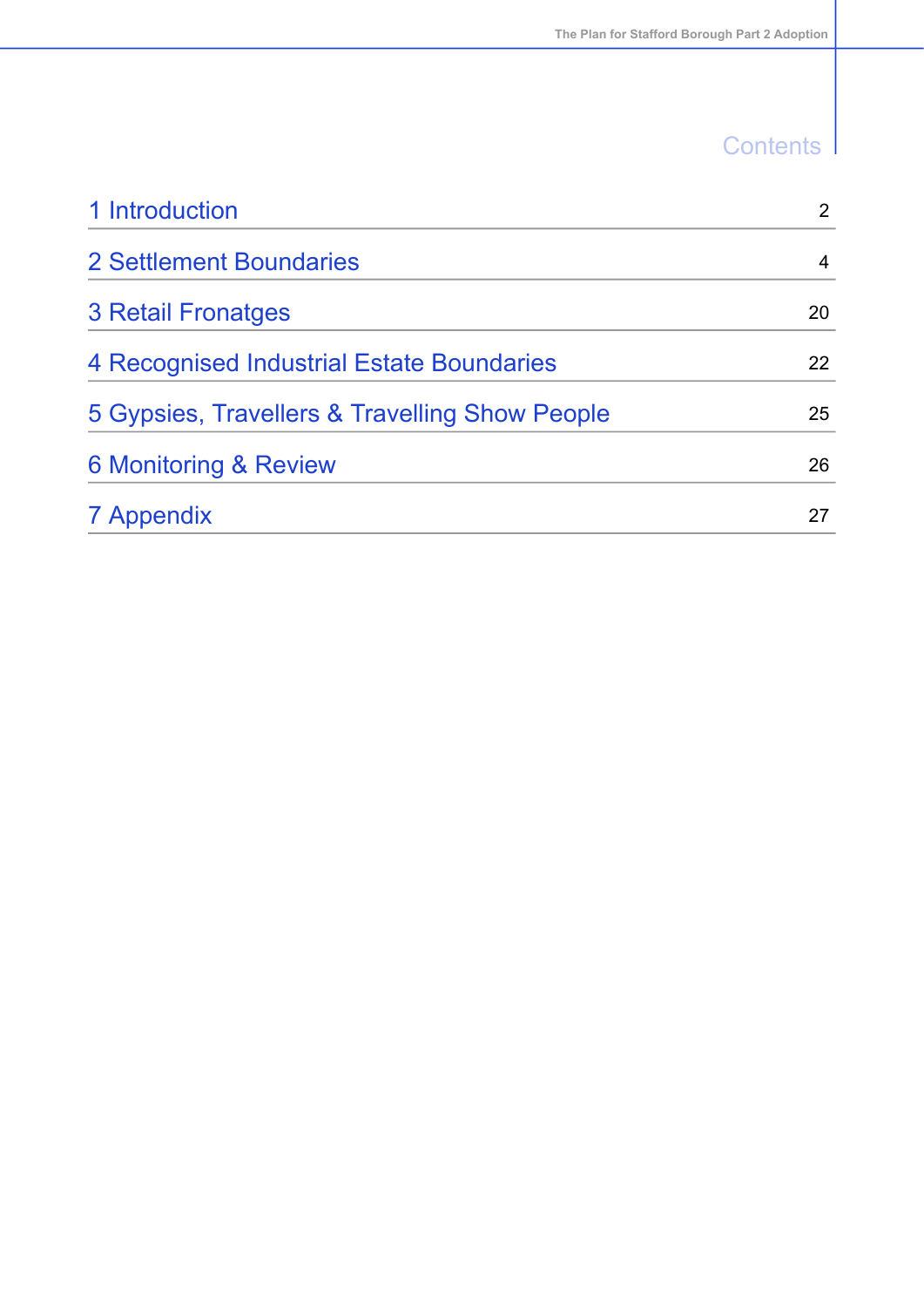# 1 Introduction

### <span id="page-2-0"></span>**1 Introduction**

### **What is the Plan for Stafford Borough Part 2?**

**1.1** The Plan for Stafford Borough Part 2 is the second part of the new Local Plan for Stafford Borough (2011 - 2031). The Local Plan guides where new development will take place across the Borough area, and identifies how places will be shaped in the future. The purpose of the Local Plan is to set out a vision for the development of the Borough, to create objectives to guide growth, and produce policies to make sure that new development meets local needs in line with national policy.

- **1.2** The Local Plan for Stafford Borough consists of three documents:
- **The Plan for Stafford Borough** which sets out the strategic policies for the Borough.  $\bullet$ It contains the development strategy, including identifying the sustainable settlement hierarchy, allocates significant development for Stafford and Stone through Strategic Development Locations and details topic specific policies. The Plan for Stafford Borough was adopted on the 19th June 2014.
- **The Plan for Stafford Borough: Part 2** (formerly known as the Site Allocations  $\bullet$ document) sets out an approach to development in the sustainable settlement hierarchy, establishes settlement boundaries for Stafford, Stone and the Key Service Villages, together with boundaries for the Recognised Industrial Estates; considers retail frontages; and addresses the need for gypsy and traveller allocations.
- **The Policies Map** (including inset maps) identifies on an Ordnance Survey base the  $\bullet$ precise locations and boundaries affected by policies and proposals in the two parts of the Plan.

**1.3** The Plan for Stafford Borough Part 2 (this document) should not be considered in isolation. It should be read in conjunction with the Plan for Stafford [Borough](http://www.staffordbc.gov.uk/theplanforstaffordborough).

**1.4** The Plan for Stafford Borough has established the cornerstones of the Borough's development strategy and contains the majority of policies needed to manage development in the Stafford Borough area. Therefore the Part 2 document is much shorter and succinct, focused on specific topics to provide further clarity in the context of the Plan for Stafford Borough. This is primarily due to the decisions already taken, based on the options considered and now enshrined in the adopted Plan for Stafford Borough.

**1.5** The Local Plan is supported by a range of other planning policy documents, such as Supplementary Planning Documents, the Statement of Community Involvement and Authority Monitoring Reports. For more information about these documents please visit the Forward Plans section of the Council website at: [http://www.staffordbc.gov.uk/forwardplans](http://)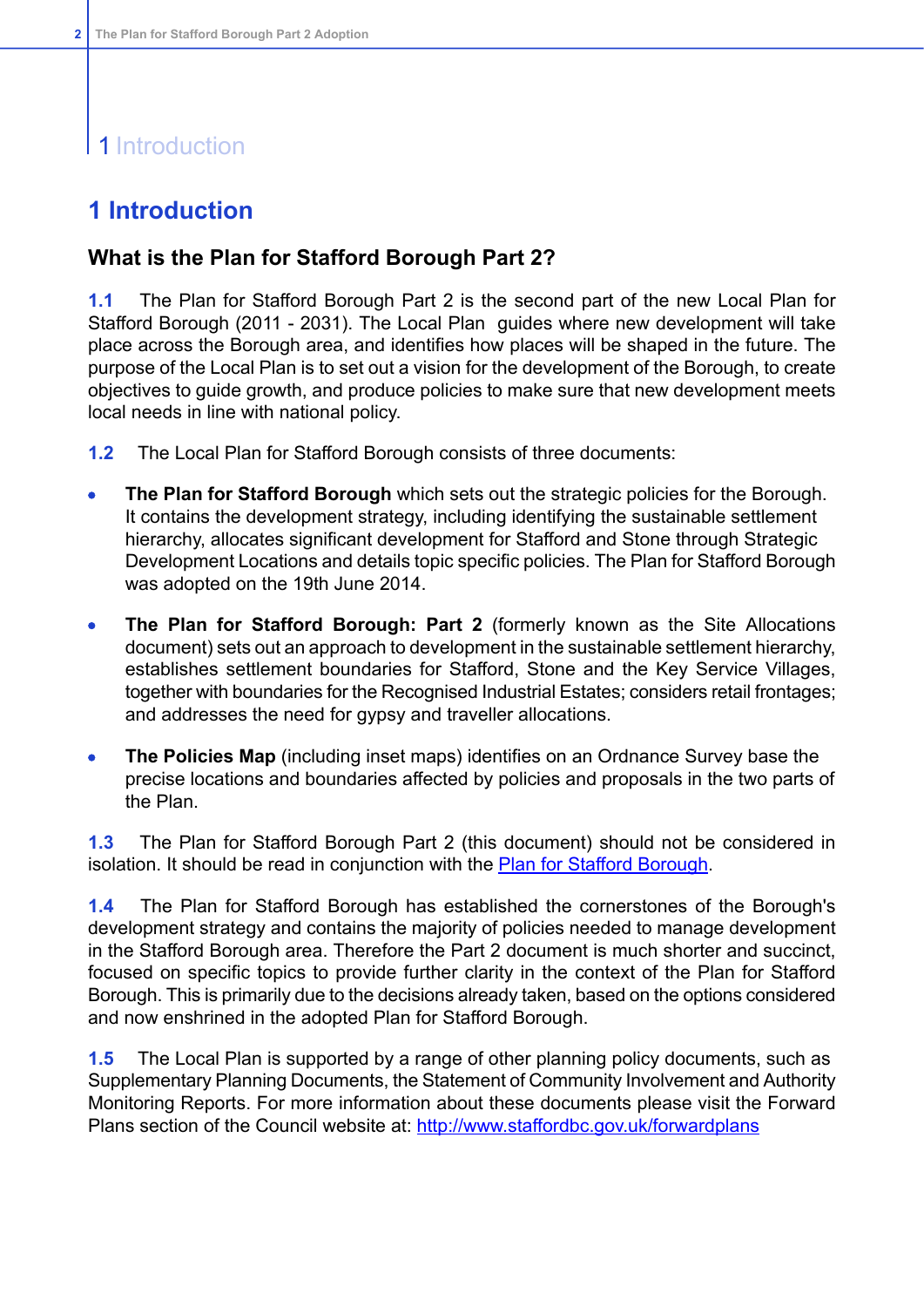### Introduction 1

### **Preparation of the Plan**

**1.6** In June and July 2015 'The Plan for Stafford Borough Part 2 Proposals' sought views on the proposed Settlement Boundaries for Stafford, Stone, the Key Service Villages, Recognised Industrial Estates, Local Green Space, Community Facilities, and retail boundaries. The document also considered Gypsies, Traveller and Travelling Show people provision.

**1.7** The Plan for Stafford Borough Part 2 Publication', was published in November 2015 and the statutory stage of seeking representations on soundness and legal compliance took place during December 2015 and January 2016. The document was submitted for independent Examination in April 2016.

**1.8** For further information on the Plan for Stafford Borough or any other planning policy enquires, please contact the Forward Planning team using the following details: Forward Planning Team, Stafford Borough Council, Civic Centre, Riverside, Stafford, ST16 3AQ Telephone: 01785 619 000 Fax: 01785 619 473 Email: [forwardplanning@staffordbc.gov.uk](mailto:forwardplanning@staffordbc.gov.uk)

**1.9** All documents are available on the Borough's Council website at [http://www.staffordbc.gov.uk/part2](http://www.staffordbc.gov.uk/forwardplans). If you require this document in an alternative format (e.g. large print) please contact the Forward Plans team using the details above.

#### **Sustainability Appraisal**

**1.10** The Plan for Stafford Borough Part 2 has been subject to a Sustainability Appraisal which incorporates the requirements of a Strategic Environmental Assessment. The purpose of the Sustainability Appraisal is to help establish the best approach to development amongst all reasonable alternatives. Appraising the social, environmental and economic effects of all potential strategies and policies in the new Local Plan will ensure that decisions are made that accord with the principles of sustainable development, as defined in the National Planning Policy Framework.

**1.11** A Sustainability Appraisal framework was prepared in 2007, which identifies relevant sustainability objectives for the Borough and facilitated an assessment during the preparation of the Plan for Stafford Borough, through a series of Sustainability Appraisal reports. A similar process has been carried out in producing the Plan for Stafford Borough Part 2. The Sustainability Appraisal to support this document can be found at [www.staffordbc.gov.uk/sustainability-appraisal](http://www.staffordbc.gov.uk/sustainability-appraisal)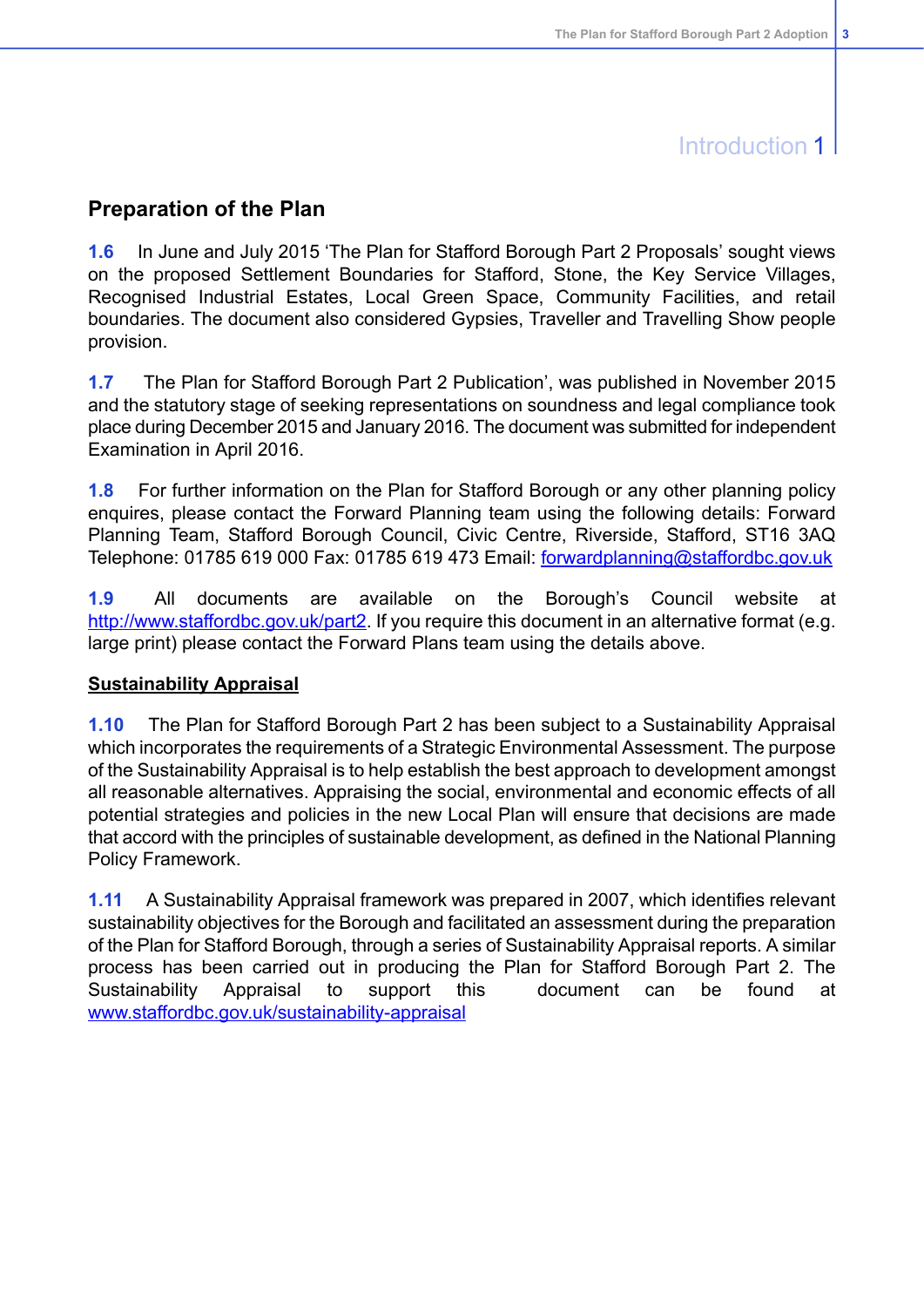### <span id="page-4-0"></span>**2 Settlement Boundaries**

**2.1** The Development Strategy for Stafford Borough over the Plan period (2011 - 2031) is set out in section 6 of the Plan for Stafford Borough. Spatial Principle 2 establishes the scale of change for the Borough which will take place over this period, it plans for 500 new houses a year (10,000 over the Plan period) and 8 hectares a year of new employment land. The majority of the growth is to occur at key settlements identified in the Sustainable Settlement Hierarchy, identified through Spatial Principle 3 (SP3).

### **SPATIAL PRINCIPLE 3 (SP3) – STAFFORD BOROUGH SUSTAINABLE SETTLEMENT HIERARCHY**

The majority of future development will be delivered through the Sustainable Settlement Hierarchy based on the following areas:

- 1. County Town of Stafford
- 2. Market Town of Stone

3. Key Service Villages of Eccleshall, Gnosall, Hixon, Great Haywood, Little Haywood / Colwich, Haughton, Weston, Woodseaves, Barlaston, Tittensor and Yarnfield

**2.2** Spatial Principle 4 directs the majority of growth to the larger settlements in the hierarchy, and the wider Plan sets out that this will mainly be delivered at four Strategic Development Locations (SDLs), three at Stafford and one at Stone. Development at Stafford, Stone and the Key Service Villages provides an opportunity to improve and regenerate the urban areas by introducing new investment, widening choice, and promoting the reuse of empty buildings and brownfield land.

### **SPATIAL PRINCIPLE 4 (SP4) – STAFFORD BOROUGH HOUSING GROWTH DISTRIBUTION**

In order to achieve the scale of new housing identified in Spatial Principle SP2, the annual targets for the distribution of housing development, supported by necessary infrastructure, will be:

- Stafford 70%
- Stone 10% ×
- Key Service Villages 12%  $\bullet$
- Rest of Borough Area 8%  $\bullet$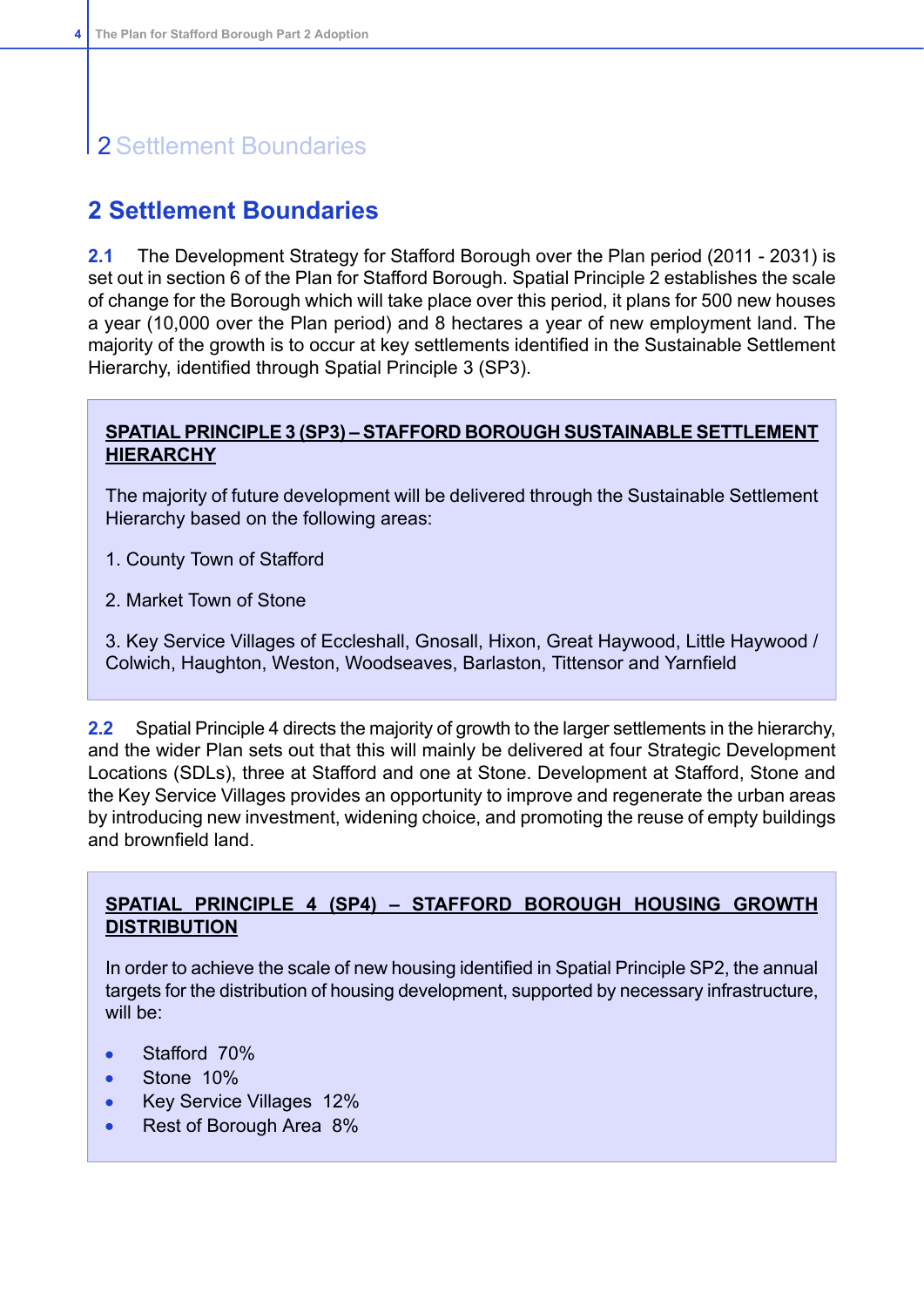**2.3** Since the adoption of the Plan for Stafford Borough many sites have been built out or have gained planning permission and are considered as "commitments". The current position is that at least 10,800 houses are either completed, committed through planning permissions or allocated through the Strategic Development Locations, since the start of the Plan period. At the end of March 2015 the proportional split of these commitments was as follows:

|                             | <b>SP4 figure based on</b><br><b>SP2 (500 per year)</b> | <b>Current position</b> | % over SP4 |
|-----------------------------|---------------------------------------------------------|-------------------------|------------|
| <b>Stafford</b>             | 7,000                                                   | 7,586                   | $+8.37%$   |
| <b>Stone</b>                | 1,000                                                   | 1,105                   | $+10.50\%$ |
| <b>Key Service Villages</b> | 1,200                                                   | 1,330                   | $+10.83%$  |
| Rest of the Borough<br>Area | 800                                                     | 792                     | $-1.01%$   |
| <b>Total</b>                | 10,000                                                  | 10,812                  | $+8.12%$   |

#### **Table 1 Commitments as of 31st March 2015**

**2.4** As the table above demonstrates more houses are likely to be delivered than the target figure of 10,000 houses over the Plan period. Since such a substantial proportion of the housing requirement is already determined in this way, it is not necessary for this Part 2 document to make specific allocations for additional housing sites. The figure of 10,000 does not represent a ceiling or a maximum, but establishes a context against which necessary supporting infrastructure can be planned. In addition, and more importantly for the work of Part 2, the Plan for Stafford Borough also establishes a clear intent that, in order to promote patterns of development that are sustainable, growth should be distributed to reflect the percentage split established in Spatial Principle 4 (SP4). One of the ways that the Plan can control the direction of change is by establishing settlement boundaries for each of the settlements in the Sustainable Settlement Hierarchy.

**2.5** It is useful here to consider the context and history of how the hierarchy was developed. The pattern of growth delivered under the previous Stafford Borough Local Plan 2001 led to a larger proportion of housing being completed within rural settlements and as barn conversions, than at Stafford and Stone which have more services and facilities. This distorted the intended distribution of housing within the previous Local Plan.

**2.6** The Development Strategy of the Plan for Stafford Borough (in particular SP4) sets out a clear approach to deliver more sustainable patterns of growth, focused on Stafford and Stone. The settlements at the top of the hierarchy are most sustainable and those at the lower end are less sustainable, based on availability and access to services and facilities. The level of growth planned for each level of the hierarchy thus reflects the sustainability status of that settlement.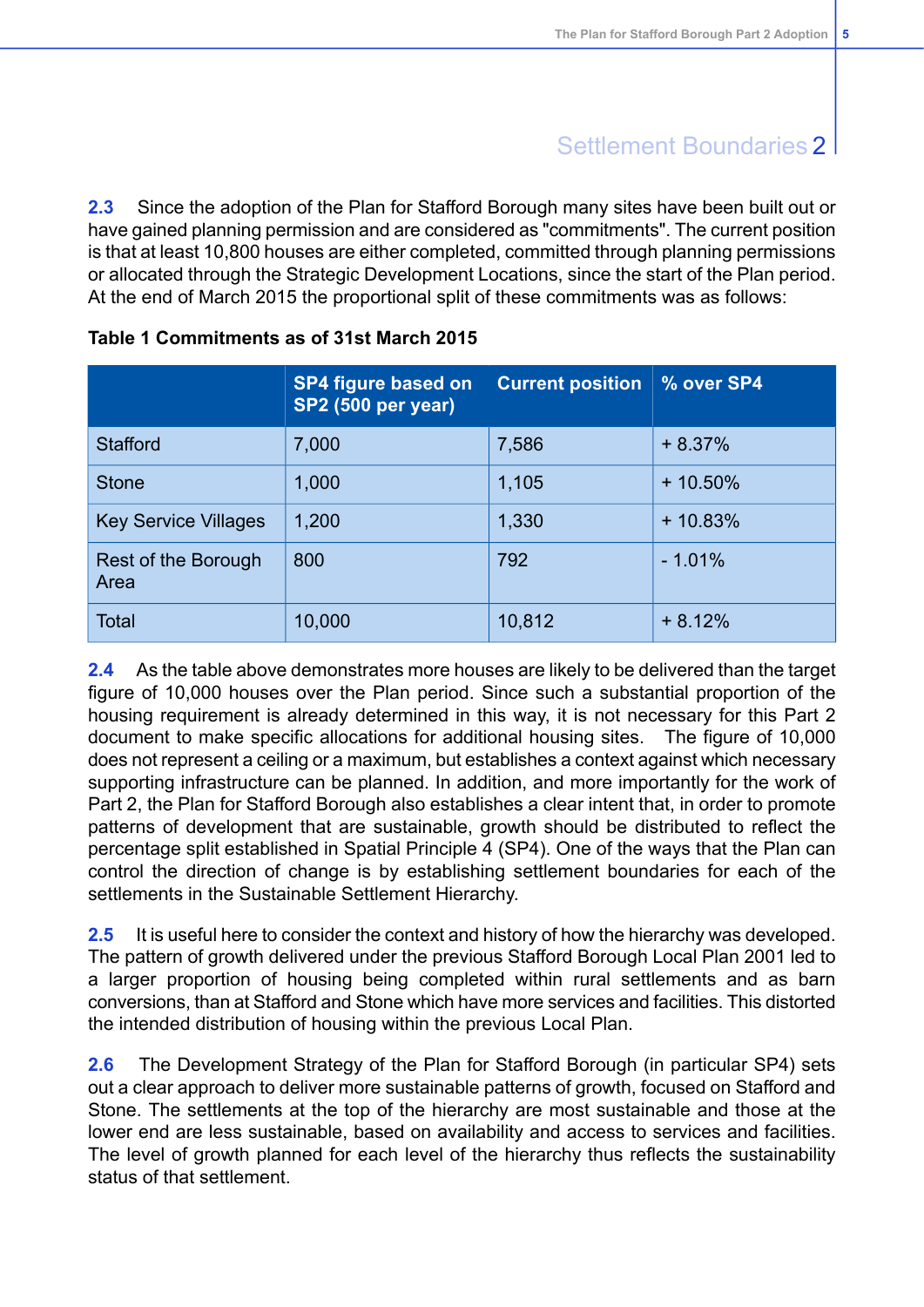**2.7** The supporting text of the Plan for Stafford Borough is clear at para 6.44, where it states that without intervention the previous delivery trends would have been set to continue. The establishment of settlement boundaries will identify sufficient land within the boundaries to at least deliver the levels of housing growth required through the Plan for Stafford Borough.

**2.8** To support this hierarchy, and to ensure the levels of growth remain consistent with the proportions of SP4, settlement boundaries have been established for each settlement in the hierarchy, based on the Plan for Stafford Borough Spatial Principle 7. SP7 should be read in two parts. Firstly it explains the approach to development to be applied either side of the boundary (once established), and secondly it lists the criteria that will be used in defining the boundary itself (these criteria are also to be used prior to establishing the boundary). Essentially, the Plan establishes the principle of support for sustainable development inside the boundary, and seeks to restrict development outside the boundary.

**2.9** The policy and its two distinct parts are highlighted below: part 1 which establishes the principle that development should be located within established settlement boundaries is shown in un-bolded text, part 2 which sets out the approach to establishing boundaries is shown in bold text.

### **SPATIAL PRINCIPLE 7 (SP7) – SUPPORTING THE LOCATION OF NEW DEVELOPMENT**

Settlement Boundaries will be established for the Sustainable Settlement Hierarchy defined in Spatial Principle SP3. Development or activities of a scale and nature appropriate to secure the sustainability of each settlement, where in the case of housing proposals this is consistent with the delivery of the proportions of development intended by Spatial Principles SP2, SP3 and SP4, will be supported within the Settlement Boundaries. Development in other locations (in settlements or in the countryside) will only be supported where:

i) If located within the Green Belt, it is consistent with national policies for the control of development, and Policy E5;

ii) It is consistent with the objectives of Spatial Principles SP6, Policies E2 and C5 in supporting rural sustainability;

iii) It does not conflict with the environmental protection and nature conservation policies of the Plan;

iv) Provision is made for any necessary mitigating or compensatory measures to address any harmful implications.

**Settlement Boundaries will be established in accordance with the following criteria. Prior to the establishment of the actual boundaries these principles will be used to assess the acceptability of individual proposals at the Settlements. Settlement Boundaries will be defined to ensure that development within that boundary will, in principle, be acceptable because it:**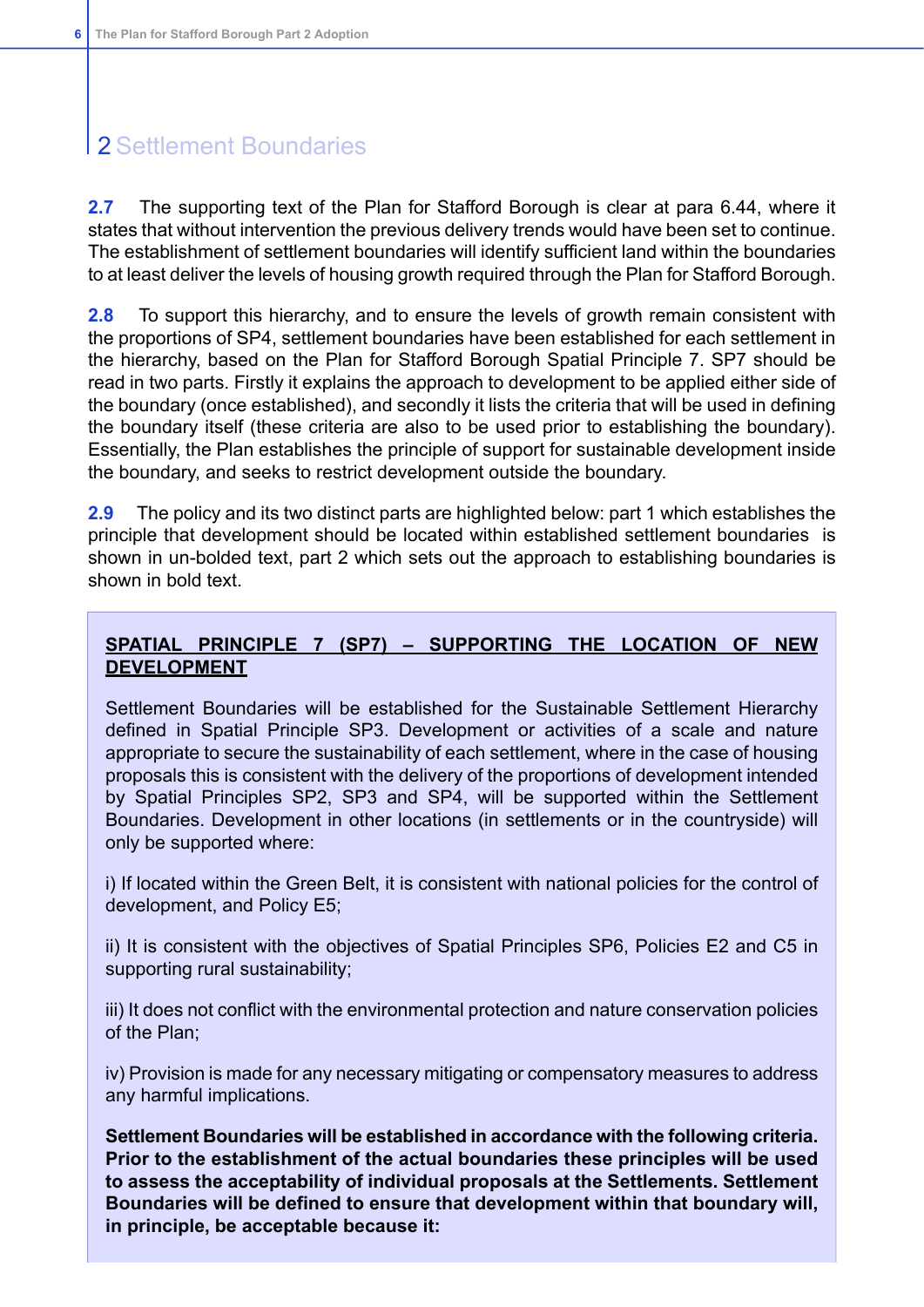**a) is in, or adjacent to, an existing settlement;**

**b) is of an appropriate scale to the existing settlement;**

**c) is accessible and well related to existing facilities;**

**d) is accessible by public transport, or demonstrates that the provision of such services could be viably provided;**

**e) is the most sustainable in terms of impact on existing infrastructure, or demonstrate that infrastructure can be provided to address development issues;**

**f) will not impact adversely on the special character of the area, including not impacting on important open spaces and views, all designated heritage assets including, Listed Buildings, Conservation Areas and locally important buildings, especially those identified in Conservation Area Appraisals;**

**g) will appropriately address the findings of the Landscape Character Assessment, and the conservation and enhancement actions of particular landscape policy zone / zones affected;**

**h) will not lead to the loss, or adverse impact on, important nature conservation or biodiversity sites;**

**i) will not lead to the loss of locally important open space or, in the case of housing and employment, other locally important community facilities (unless adequately replaced);**

**j) will not be located in areas of flood risk or contribute to flood risk on neighbouring areas;**

**k) will ensure adequate vehicular, pedestrian and cycle access as well as cycle and short stay parking facilities on the site; and**

**l) will not adversely affect the residential amenity of the locality.**

Development proposals should maximise the use of brownfield redevelopment sites within the Borough's towns and villages to reduce the need for greenfield sites. Only where insufficient sites on previously developed land, in sustainable locations, are available to meet new development requirements should greenfield sites be released.

**2.10** The bold text provides a list of criteria which form the starting point for establishing boundaries for the settlements. Following the adoption of the settlement boundaries through the Plan for Stafford Borough Part 2, this bold policy text will cease to be relevant, and the approach to development inside and outside the boundary will be set by the first part of Spatial Principle 7.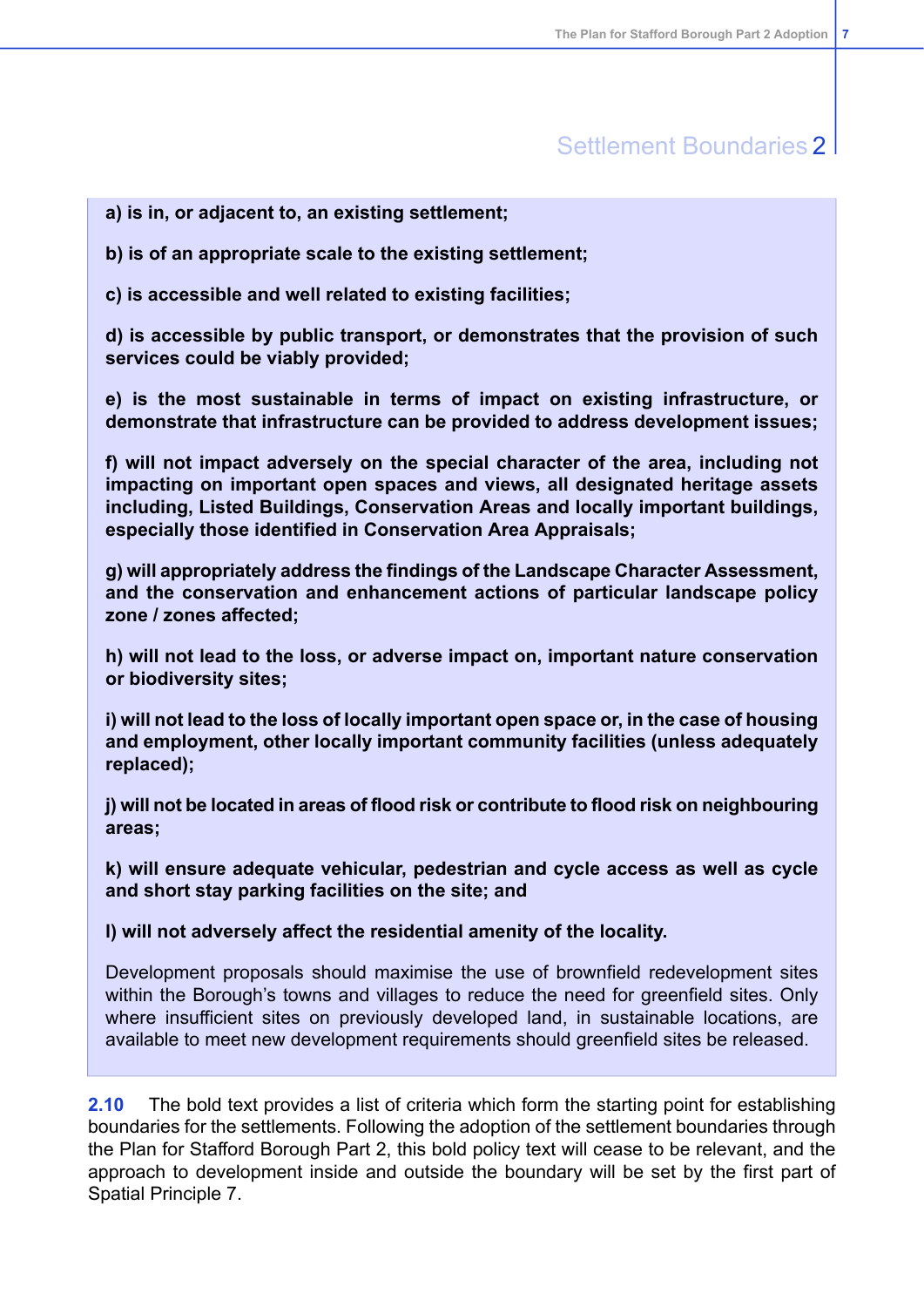### **Methodology**

**2.11** The proposed settlement boundaries have been established through a methodology primarily based on the guidance and requirements established within Spatial Principle 7. In addition, in practical terms, account has also been taken of the following factors:

- Recognised physical features  $\bullet$
- Completed sites and sites with extant planning permissions  $\bullet$
- Previous residential development boundaries (from the now superseded Stafford [Borough](http://www.staffordbc.gov.uk/stafford-borough-local-plan-20014)  $\bullet$ [Local](http://www.staffordbc.gov.uk/stafford-borough-local-plan-20014) Plan 2001)
- Environmental and landscape designations
- Scale of new development for which provision needs to be made in the Plan
- Extent of domestic garden land on the edge of settlements
- Neighbourhood Plan proposals for new development  $\bullet$
- Strategic Development Locations
- **2.12** Each of these additional factors are now explained more fully in turn:

#### **Recognised physical features**

**2.13** The proposed boundaries have been drawn following recognisable physical features, wherever possible, in order to make their definition understandable and workable in practice. Features that have been used include roads, rivers and field boundaries.

#### **Sites with planning permission**

**2.14** The Plan for Stafford Borough has a start date of 2011. Since this start date there have been a number of new planning permissions granted at settlements within the hierarchy. Many of these permissions have been granted under the interim criteria set out in policy SP7. These should now be regarded as part of the established settlement.

#### **Previous Residential Development Boundaries (RDBs)**

**2.15** The previous "Residential Development Boundaries" (RDBs) from the now superseded Stafford Borough Local Plan 2001 provide an historical context which may be relevant to take into account in considering the future planning of each settlement. Since these boundaries no longer have any formal status, and had a slightly different purpose, their location should not determine the future Settlement Boundaries. Under the old Plan each of the main settlements in the Borough had an RDB. The RDBs were a policy prescription intended to establish areas not to be regarded as open countryside.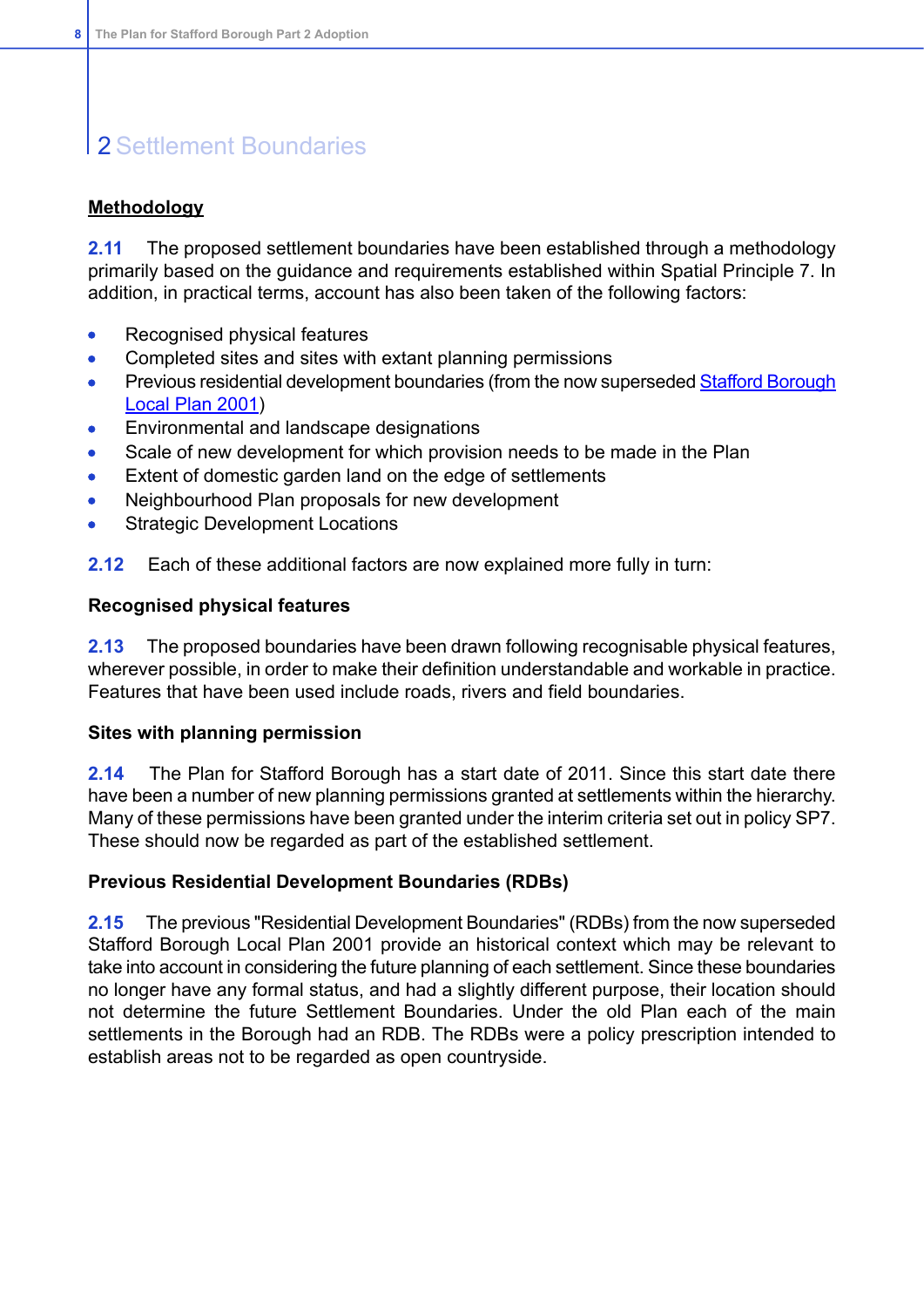### **2.16** The key differences between an RDB and a Settlement Boundary are detailed below:

#### **Table 2 Difference between Settlement boundaries and RDBs**

| <b>Residential Development Boundaries</b> | <b>Settlement Boundary</b>            |
|-------------------------------------------|---------------------------------------|
| Excludes industrial / commercial land     | Includes industrial / commercial land |
| <b>Excludes community buildings</b>       | Includes community buildings          |

**2.17** A Settlement Boundary is more closely aligned to what most people would perceive as the settlement edge.

#### **Environmental and landscape designations**

**2.18** A range of environmental and landscape designations are considered as unsuitable to be contained within a Settlement Boundary. These are

- Green Belt
- Area of Outstanding Natural Beauty  $\bullet$
- Environmentally protected sites e.g. Local Nature Reserves, Sites of Special Scientific Interest, Biodiversity Alert Sites, Sites of Biological Importance, RAMSAR, Special Area of Conservation and Wildlife Sites

**2.19** In Stafford Borough there are two areas of Green Belt; around the North Staffordshire conurbation and in the south eastern area of the Borough which includes Cannock Chase Area of Outstanding Natural Beauty. The National Planning Policy Framework sets out the Government's commitment to maintaining areas of Green Belt and states that these designations should only be reviewed in exceptional circumstances. There has been no need to review the Green Belt within Stafford Borough as sufficient land is available in locations outside of the greenbelt to meet the development needs of the Borough. Therefore no review of the Green Belt has been undertaken.

### **The scale of new development for which provision needs to be made in the Plan**

**2.20** A further consideration is the ability to provide for the overall scale of new development proposed in the Plan. The Plan for Stafford Borough sets out an ambitious level of growth for the area. The provision of 10,000 new houses over the Plan period will fully meet the Borough's Objectively Assessed Housing Needs, and the provision of 160 hectares of employment land ensures a joined up housing and employment strategy. Obviously the scale of growth will require land to be included within the boundaries to meet this objective, although most of the larger allocations have already been established in the Plan for Stafford Borough through Strategic Development Locations.

#### **Extent of domestic garden land on the edge of settlements**

**2.21** There are many houses on the edges of settlements in the Borough. The general approach has been to define the boundary along the property boundary (i.e. the garden edge). However, where garden land extends beyond the main built-up part of the settlement,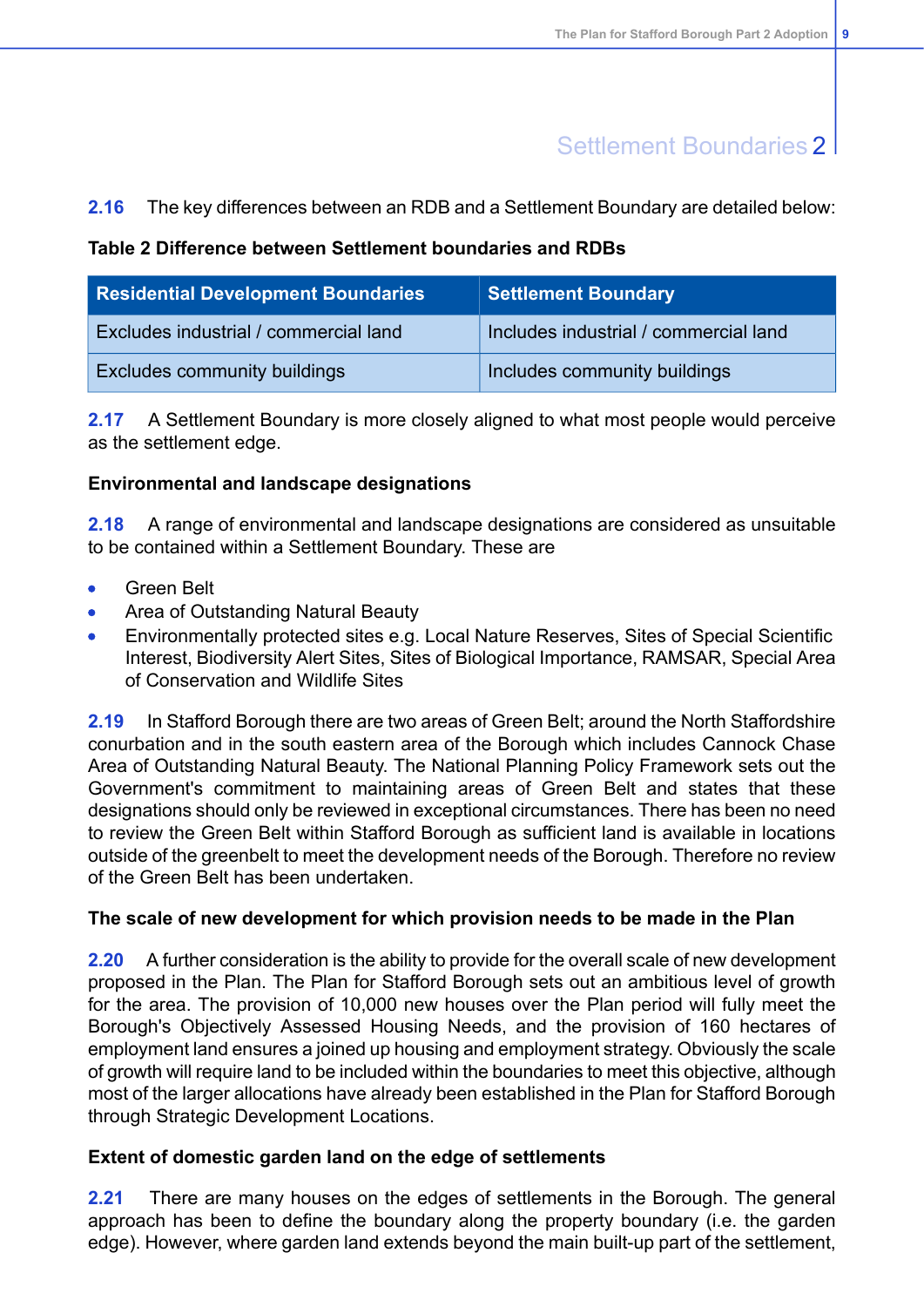and / or the inclusion (and potential development) would harm the structure, form and character of the settlement they have been excluded. However, at other settlements where the boundary had previously been tight up to the house line it has been extended to the boundary line of the property (i.e. the garden edge) as a more defensible boundary position. This has meant some changes to ensure a consistent approach from the line defined in the previous, now superceded, Residential Development Boundaries.

#### **Neighbourhood plan proposals for new development**

**2.22** Some of the Parishes which contain Key Service Villages (KSVs) have embarked on the process of producing a Neighbourhood Plan (see specific boundary proposal explanations below). Stafford Borough Council fully supports the production of Neighbourhood Plans and has actively engaged with those Parishes who have commenced work on Plans. Some of the Neighbourhood Plans have proposed allocations in their draft / pre-submission Plans, and these have been reflected on the settlement boundary Inset Maps.

**2.23** As neighbourhood plans are progressing through their separate consultation processes within each parish, alterations to a Key Service Village boundary may be proposed. It is intended that the Key Service Village boundary shown in the Plan for Stafford Borough Part 2 and the individual Neighbourhood Plans should be exactly the same to avoid confusion. If appropriate the policy map will be updated once a Neighbourhood Plan is adopted.

### **The Settlement Boundaries**

**2.24** Using the above methodology, in particular the principle set out in Spatial Principle 7 (SP7) boundaries have been established for each settlement. In Spring 2015 site visits took place to "ground truth" the boundaries, and photographic evidence was collected to support the identification of each settlement boundary.

**2.25** As explained previously the principal function of a settlement boundary is to provide developers and the public with a clear indication of where development will and will not be acceptable. To this end, the settlement boundary indicates the precise development limit boundary, outside of which land is regarded as unsuitable for development (bar exceptions). The settlement boundary confers within it a general presumption in favour of proposals for development where it is consistent with other policies. Land allocated or considered acceptable in principle for development is included within the boundary.

**2.26** For each settlement in the Sustainable Development Hierarchy, a settlement boundary has been established**.** To a certain extent the location of these boundaries is already dictated by the permissions that have been granted in the early years of the Plan. The boundaries accommodate more than enough land needed to meet the housing and employment requirements of the Borough, and will ensure that the boundaries remain relevant for the Plan period.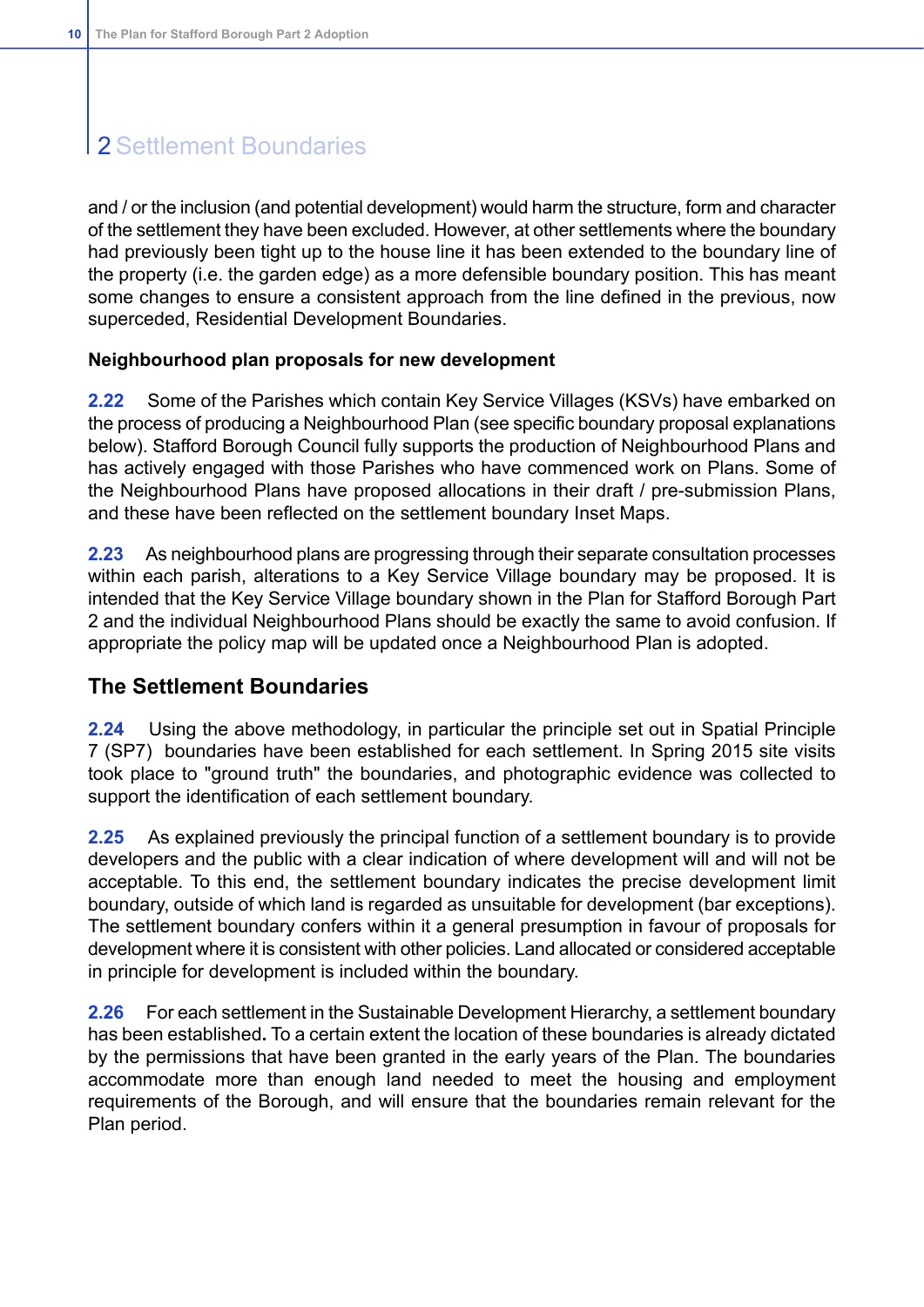### **Policy SB1 Settlement Boundaries**

Settlement Boundaries for the settlements listed in Policy SP3 are identified on the following inset maps:

Stafford, Stone, Eccleshall, Gnosall, Hixon, Great Haywood, Little Haywood / Colwich, Haughton, Weston, Woodseaves, Barlaston, Tittensor and Yarnfield

#### **Protected Social and Community Facilities:**

**2.27** The settlements in the Sustainable Settlement Hierarchy were selected primarily due to their service provision and community facilities. Some of these facilities are key to the on-going sustainability of these settlements. The protected community facilities designation seeks to prevent the change of use of key community facilities to non-community uses**(1)** in line with Spatial Principle 7, Policy E2 and Policy E8 of the Plan for Stafford Borough. It is also the clear intent of the National Planning Policy Framework to build sustainable well serviced communities.

**2.28** The National Planning Policy Framework (para. 28) states that "planning policies should [...] promote the retention and development of local services and community facilities in villages, such as local shops, meeting places, sports venues, cultural buildings, public houses and places of worship". It states again at para. 70 that "[...] planning policies and decisions should

- plan positively for the provision and use of shared space, community facilities (such as local shops, meeting places, sports venues, cultural buildings, public houses and places of worship) and other local services to enhance the sustainability of communities and residential environments;
- guard against the unnecessary loss of valued facilities and services, particularly where  $\bullet$ this would reduce the community's ability to meet its day-to-day needs;
- ensure that established shops, facilities and services are able to develop and modernise  $\bullet$ in a way that is sustainable, and retained for the benefit of the community; and
- ensure an integrated approach to considering the location of housing, economic uses  $\bullet$ and community facilities and services."

**2.29** The provision of social and community facilities is integral to supporting sustainable communities and it is important to protect existing facilities (both internal and external spaces). For the purposes of the Local Plan, social and community uses are defined as including: community/meeting halls and rooms, doctors, dentists, hospitals and other health facilities;

<sup>1</sup> For the purpose of protecting village facilities, non community use will be regarded as B1 (a) (b), (c), B2, B8, C2 or C3 and Sui Generis uses (a definition and summary of the Use Classes Order can be found in the Appendix)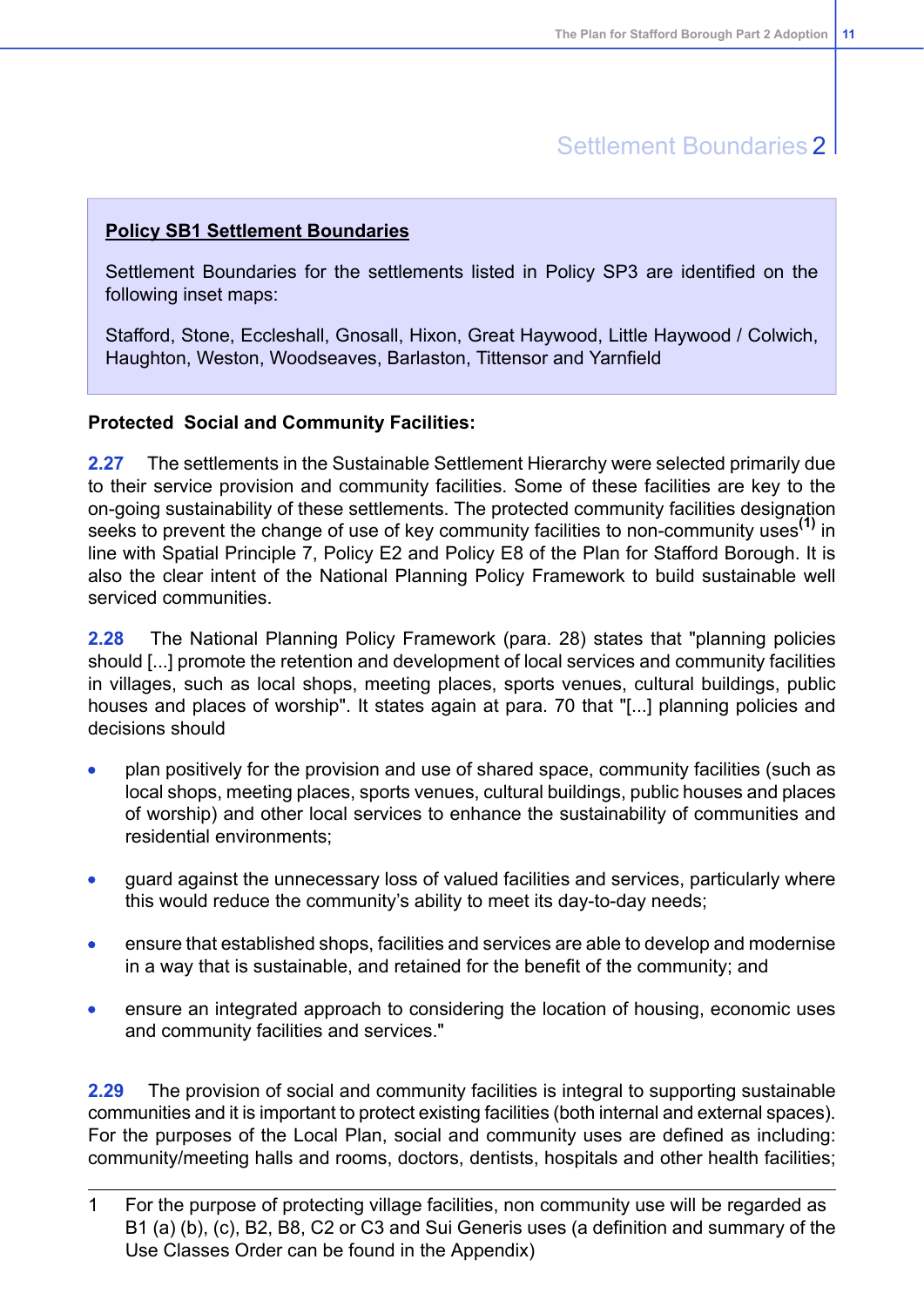libraries; police and other emergency facilities; places of worship; schools and other educational establishments; and sport facilities. In addition, outside of the settlement boundaries of Stafford and Stone, public houses are also included.

**2.30** The protected community facility designation described here should not be confused with the Assets of [Community](http://www.staffordbc.gov.uk/assetscommunityvalue) Value designation. The Asset of Community Value provisions give communities a right to identify a building or other land that they believe to be of importance to their community's well-being. The aim is that, if the asset comes up for sale, then they will be given a fair chance to make a bid to buy it on the open market.

**2.31** The protected community facilities designation is an entirely separate planning policy designation. It is not related to the Asset of Community Value provision in any way. Communities may seek to list a facility which is identified as a protected community facility as an Asset of Community Value. This will not affect its status as a protected community facility in planning policy.

### **Policy SB2 Protected Social and Community Facilities**

The Plan seeks to ensure that social and community uses which meet on-going local community needs are protected throughout the Borough, and will support the provision of new facilities. Change of use to B1 (a), (b), (c), B2, B8, C2, C3, and Sui Generis uses will be resisted unless it can be established that the services provided by the facility are no longer required and it can be demonstrated that the site has been actively marketed for an alternative social or community use for over twelve months, or can be served in an alternative location within the same settlement, or in a manner that is equally accessible to the local community.

#### **Protected Local Green Spaces:**

**2.32** The Local Green Space designation was introduced by the National Planning Policy Framework (NPPF) (paras. 76 – 78) to enable local communities through local and neighbourhood plans to identify green areas of particular importance to them for special protection.

**2.33** The most appropriate vehicle to make an assessment to designate a Local Green Space is through Neighbourhood Plans, either prepared by a Parish Council or a Neighbourhood Forum. Where a Neighbourhood Plan designates a Local Green Space, this will be shown on the Policy Map. It should be noted that Policy C7 of the Plan for Stafford Borough seeks to retain, protect, supplement or enhance open space, sport and recreation throughout the Borough. Policy N4 states that the green infrastructure network identified on the Policies Map will be protected, enhanced and expanded.

#### **Stafford and Stone Protected Employment Areas**

**2.34** The new Settlement Boundaries for Stafford and Stone contain some significant employment areas and industrial estates. One of the core objectives of the NPPF is to facilitate economic growth and build a strong, responsive and competitive economy, through ensuring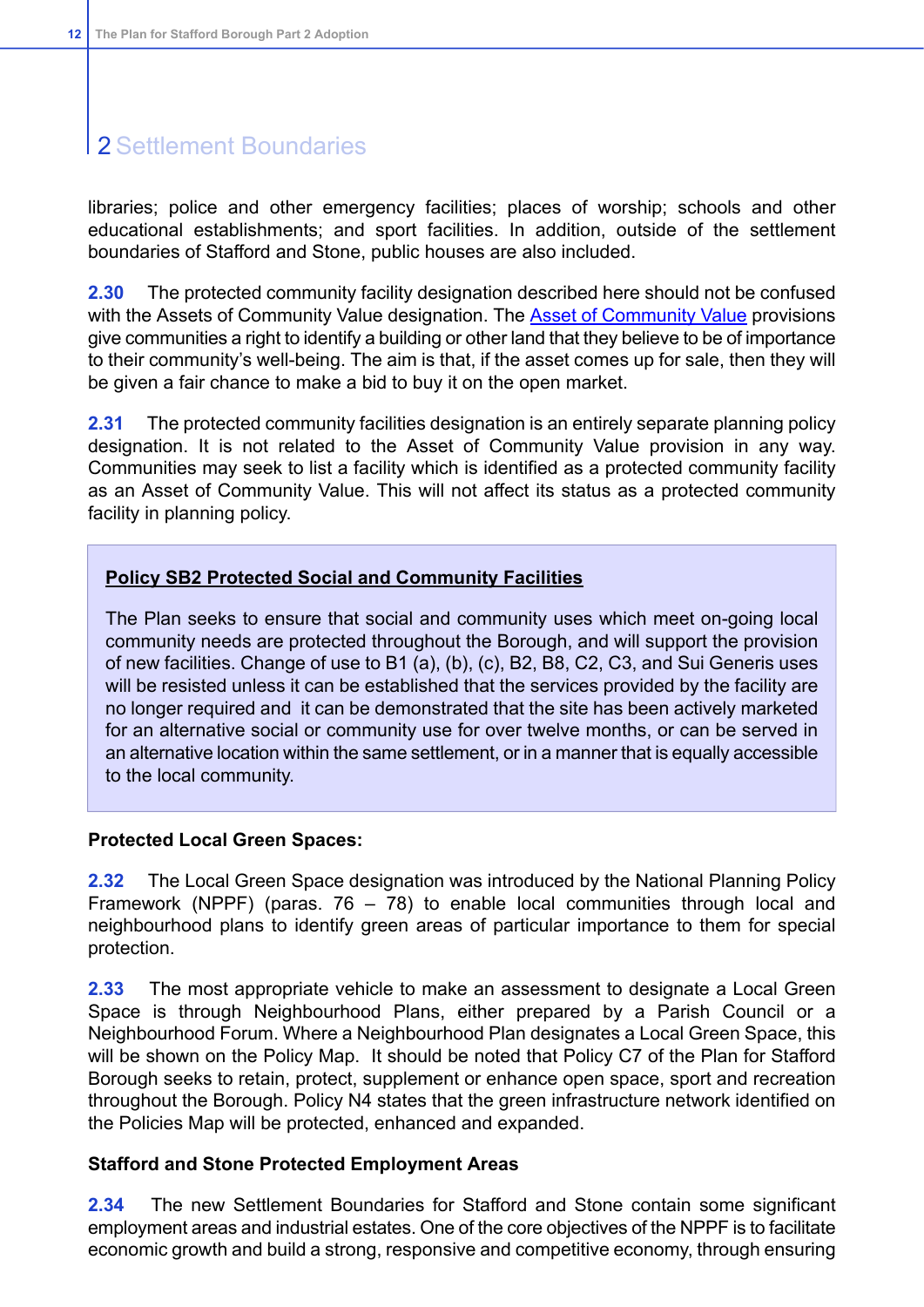that sufficient land of the right type is available in the right places and at the right time to support growth and innovation. The identified areas are considered to be key to delivering a joined up strategy of housing and employment as set out in the Plan for Stafford Borough.

**2.35** Some of the proposed protected areas (the strategic allocations) were identified for employment use on the Inset maps of the Plan for Stafford Borough. As intended by Policies Stafford 1, 2, 3 and 4 and Stone 1 and 2 of the Plan for Stafford Borough, these areas should remain as employment land. Proposals for development related to the existing agricultural use, prior to the strategic allocations coming forward, will be assessed under Policy E2 of the Plan for Stafford Borough. The same principle of ensuring sufficient employment land in appropriate locations applies to the existing employment areas identified for protection. The proposed protected employment areas have been identified on the Policies inset maps for Stafford and Stone.

### **Policy SB3 Stafford and Stone Protected Employment Areas**

Within the areas designated as employment areas on the inset maps, only employment uses consistent with Policies Stafford 1, 2, 3 and 4, and Stone 1 and 2, of the Plan for Stafford Borough will be permitted. Proposals for development related to the existing agricultural use, prior to the strategic allocations coming forward, will be assessed under Policy E2 of the Plan for Stafford Borough.

#### **Ministry of Defence (MOD) Protected Area**

**2.36** The new Settlement Boundary for Stafford incorporates MOD Stafford (Beacon Barracks). The MOD site is a large area of land to the north east of the town. Policy Stafford 1 of the Plan for Stafford Borough states that the Plan supports further development of MOD land at Stafford as a military base in the West Midlands. To support its ongoing operational use, the MOD land is identified as a protected area on the Stafford Town inset map.

### **Stafford Proposals**

**2.37** Stafford Town is the largest settlement in the Borough. It is the location for four of the Strategic Development Locations (SDLs) allocated in the Plan for Stafford Borough. The new Settlement Boundary has been identified to incorporate these strategic sites.

**2.38** The northern boundary of the settlement runs along the boundary of the allocated North of Stafford SDL. In the north east corner of the town the boundary runs around the MOD site and the eastern Stafford employment SDL. The boundary runs south along Blackheath Lane, where it meets St Thomas' Lane. The boundary then runs east, back in towards the centre of town along Tixall Road taking in the Perkins factory, the Kingston Centre and housing that borders the River Sow corridor.

**2.39** The boundary runs back eastwards along the side of the rugby field and the back of houses on The Oval. It continues at the back edge of properties off the A34 before expanding to incorporate the Alstom Grid site including land with outline planning permission for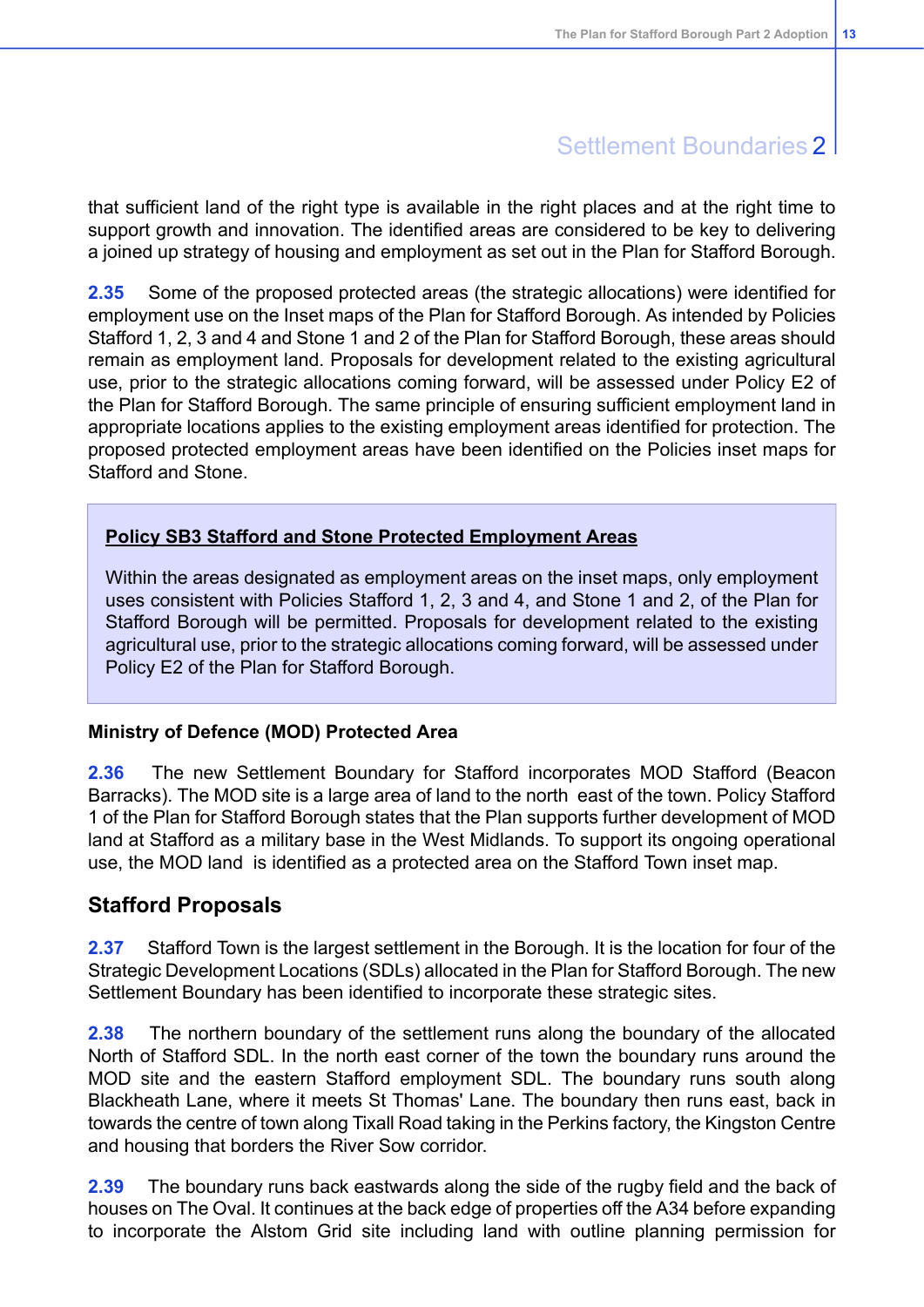residential units (09/12207/OUT).The south eastern edge of the boundary runs along the boundary edge of properties off the A34 (Queensville), including the houses off Ampleforth Drive. The boundary then runs southwards along the River Penk corridor along the boundary of properties that border the river plain. At Pioneer Way the boundary cuts back in towards the town centre excluding the green infrastructure and playing fields. The boundary runs along the railway line, and then south around the houses on Exeter Street, incorporating the land with permission for 12 flats and 23 houses (14/20544/FUL). It extends northwards again to take in Silkmore Community Primary School and the housing on Meadow Way before continuing south along Silkmore Lane. The boundary then runs along the boundary edge of properties on Rickerscote Avenue, Rickescote Road and Old Rickerscote Lane. The boundary rounds the housing at Barbary Grange, looping back to run south again along School Lane. Where School Lane crosses the railway the boundary then runs southwards following the railway line. Where the railway line crosses the A449 the boundary cuts westwards around the houses at the far southern edge of the town, before extending slightly south to include the houses off Ashflats Lane.

**2.40** The western edge of the boundary runs up the boundary line of the properties bordering the M6. The boundary cuts in towards the town centre along the Rising Brook excluding the finger of green infrastructure before looping back along the boundary edge of properties on Norfolk Way, Betjeman Walk and Furness Grove. The green infrastructure between the M6 and the housing is excluded from the boundary. Where the M6 crosses the A518 the boundary runs eastward along the boundary line to the houses north of the A518 back in towards the town centre.

**2.41** The boundary includes an area of land next to the Stafford Castle golf club which is allocated for mixed use development as part of the Stafford West SDL. The boundary excludes the golf course and runs around the edge of the Stafford West residential SDL at Burleyfields. In the north west the boundary runs along the boundary line of properties which border the Doxey brook, with Gorsebrook Leys the most northern tip of this area. The boundary then again cuts back towards the town centre excluding the River Sow plains and the SSSI. The boundary then runs around the housing at Mahogany Drive and along Timberfield Road. It runs for a short length along Doxey Road before extending North along the Doxey Road car parks. The boundary continues running north around the edge of the Greyfriars estate and the housing south of the A5103 Eccleshall Road, including Pultney Drive and other cul-de-sacs. The boundary incorporates the land at the end of Wooton Drive which has permission for 14 houses (13/19001/FUL). At the roundabout of the A5103, where it joins the M6, the boundary excludes the sports fields and runs north along the M6 and around the Stafford north employment SDL.

**2.42** A separate Stafford boundary has been drawn around Baswich, Wildwood and Walton on the Hill. The western edge of this boundary is broadly similar to the previous RDB (from the superseded Local Plan 2001). It runs tight to Fairview Way, Meadow Ridge and then along the boundaries of properties off Chepstow Drive and Wildwood Drive, excluding Wildwood Park and the pond. The southern boundary is the Borough boundary, which then runs north along Old Croft Road and Victoria Way, excluding the playing fields. The boundary then runs tight around the housing of Walton on the Hill along properties off Pin Crescent, School Lane and Bluebell Hollow, excluding two or three green areas. At the junction of the A513 and Stockton Lane the boundary runs north along the properties east of Stockton Lane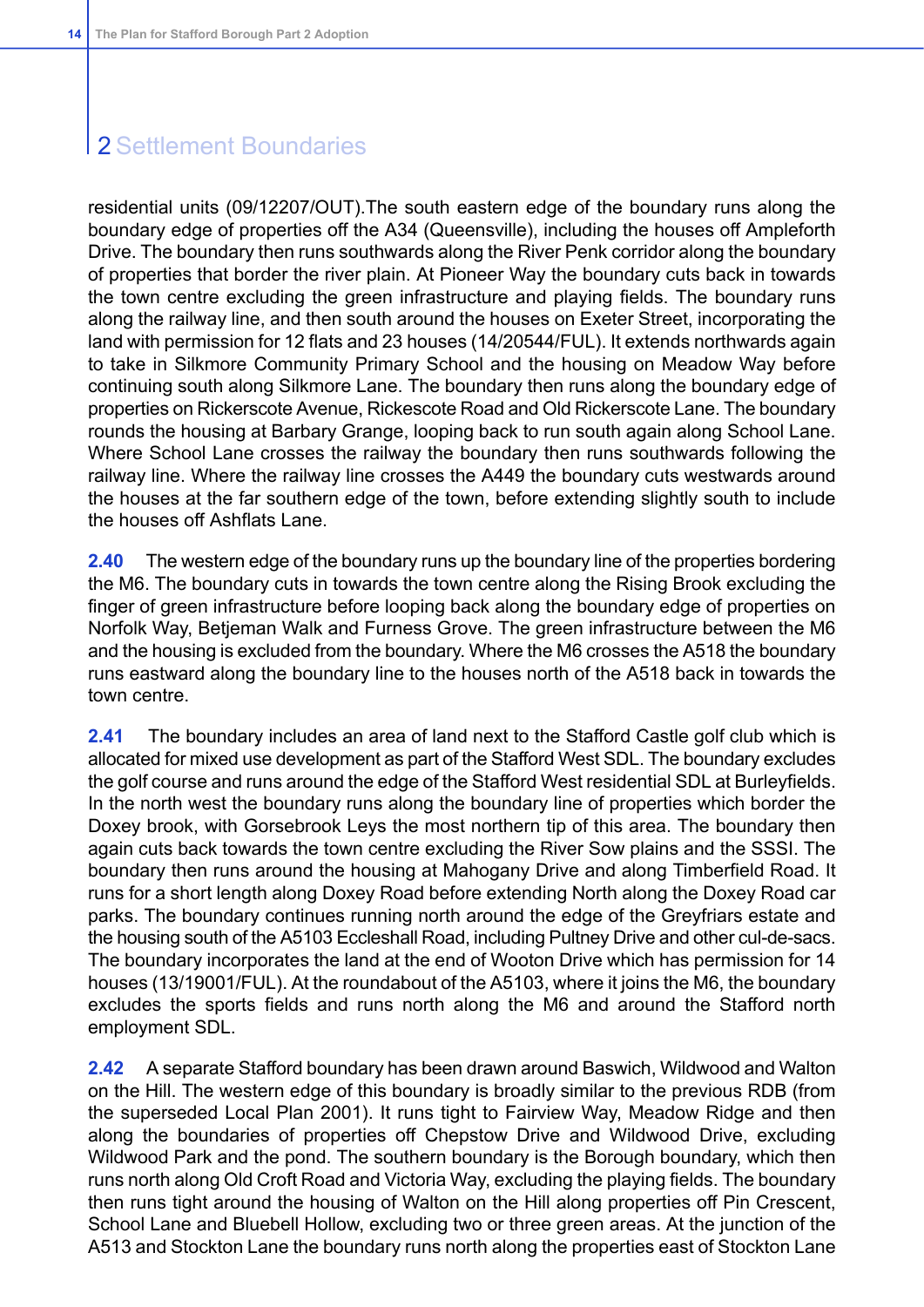(including Falmouth Close). The boundary then runs along Falmouth Avenue before heading north over the canal and heading westwards along the Staffordshire and Worcestershire canal, curving over the industrial area around Tilcon Avenue.

### **Stone Proposals**

**2.43** Stone is the second largest settlement in the Sustainable Settlement Hierarchy, it is the location for one of the key Strategic Development Locations for housing allocated in the Plan for Stafford Borough.

**2.44** At the far north of the town the boundary has been drawn along the edge of the Green Belt. This includes areas of employment land that were previously excluded from the RDB. To the east of the town the boundary hugs the residential boundary lines and is largely similar to the previous RDB. The small greenfield area between Blackies Lane and Farriers Close has been excluded from the settlement boundary. The southern edge of the northern part of the town boundary runs along the Trent and Mersey Canal. From here the boundary runs along the back of the boat yards and light industry south of Newcastle Road before incorporating a site which has planning permission for 9 houses (13/19771/FUL), a site which has planning permission for 33 houses (14/21338/FUL), and excluding the un-developed previous HP17 allocation (from the Local Stafford Borough Plan 2001).

**2.45** The boundary of the Walton part of Stone has been drawn to include the areas of land allocated for residential and employment uses in the Plan for Stafford Borough. The boundary alongside the Trent River corridor has been drawn along the riverside properties, but excludes an area of green space off Redwood Avenue. To the west the boundary incorporates the Strategic Development Location and includes a site which has planning permission for 92 houses (14/20854/OUT) it then follows around the edge of the Stone Business Park and the employment Strategic Development Location.

### **Barlaston Proposals**

**2.46** Barlaston is wholly surrounded by the North Staffordshire Green Belt. The Green Belt designation restricts the acceptability of (and thus scope for) residential proposals in this location. Therefore the proposed settlement boundary is not vastly different to the previous Residential Development Boundary (from the now superseded Local Plan 2001). The boundary is mainly drawn along the boundary of the Green Belt, with the exception that the boundary has been drawn tighter towards the housing on the north west side of the village to prevent further development of the garden land in this area.

**2.47** The Barlaston settlement boundary is consistent with Spatial Principle SP7 within the adopted Plan for Stafford Borough, and has been developed in consultation with the Parish Council who are preparing the Neighbourhood Plan. It includes the Wedgwood Memorial College and Estoril House sites**.**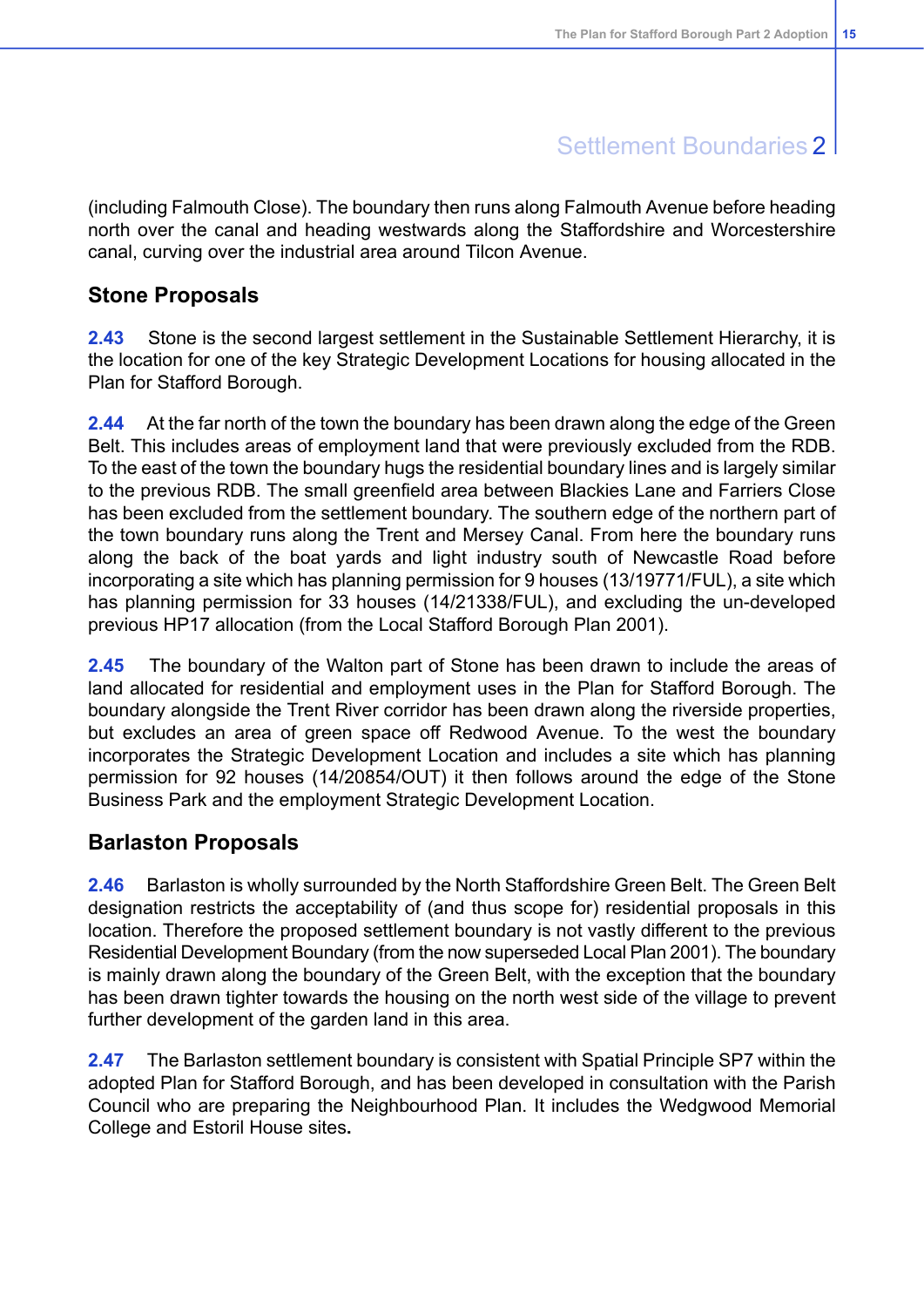### **Eccleshall Proposals**

**2.48** Eccleshall is one of the larger Key Services Villages in the Plan it is bounded to the north by the floodplain of the River Sow and to the south by a ridge of higher land. Eccleshall Parish Council have produced a Neighbourhood Plan for the Parish of Eccleshall which includes allocating sites for residential use and was made/adopted on 26 July 2016.The settlement boundary is consistent with Spatial Principle SP7 and in accordance with the Eccleshall Neighbourhood Plan.

**2.49** To the north of the village the boundary has been drawn to include the allocations within the Eccleshall Neighbourhood Plan, which are bordered by the River Sow. To the east of the village the boundary has been drawn to include a site which has planning permission for 130 houses (14/20665/OUT). To the south east the boundary differs from the previous RDB and continues to run along Green Lane, as a clear edge of the settlement. In the south west the boundary has been drawn to include an area of land next to the school that is allocated for housing in the Neighbourhood Plan. To the west the boundary has not been altered from the previous RDB it runs around Bishop Lonsdale School and behind St Chads Road incorporating houses at the north west corner of the village and Holy Trinity Church.

### **Gnosall Proposals**

**2.50** Gnosall is one of the larger Key Services Villages in the Plan, located astride the A518 Stafford to Newport road. It has two distinct areas north and south of the former Stafford - Newport railway line and floodplain of the Doley Brook. Gnosall Parish Council's Neighbourhood Plan was made/adopted on 24 November 2015 and includes sites for residential use. The settlement boundary is consistent with Spatial Principle 7 and in accordance with the Gnosall Neighbourhood Plan.

**2.51** The boundary has been drawn around the whole settlement, with the northern and southern parts of the village joined along Station Road. The northern boundary for the northern part of the village incorporates two sites with planning permission, both off Knightley Road, one for 24 houses (14/20018/FUL), which is currently being built out, and also one which has permission for 55 houses (13/19051/OUT, granted at appeal). The boundary slightly differs from the previous RDB as several houses to the east of the village have now been included in the boundary. The boundary at the southern edge of the northern part of the village incorporates a site which has planning permission for 68 houses (14/21315/REM), it also includes the school. The western side of the village boundary runs along the Brookhouse Road tight to the boundary edge of the properties.

**2.52** The southern part of the village, often referred to as Gnosall Heath has a settlement boundary that is quite similar to the previous RDB. The northern boundary runs along the dismantled railway line, the south / west edge of the settlement incorporates the Shropshire Union canal and towpath plus the houses at Quarry Lane and Quarry Nursery. The eastern edge runs tight behind the properties on Fountain Fold and Cowley Lane.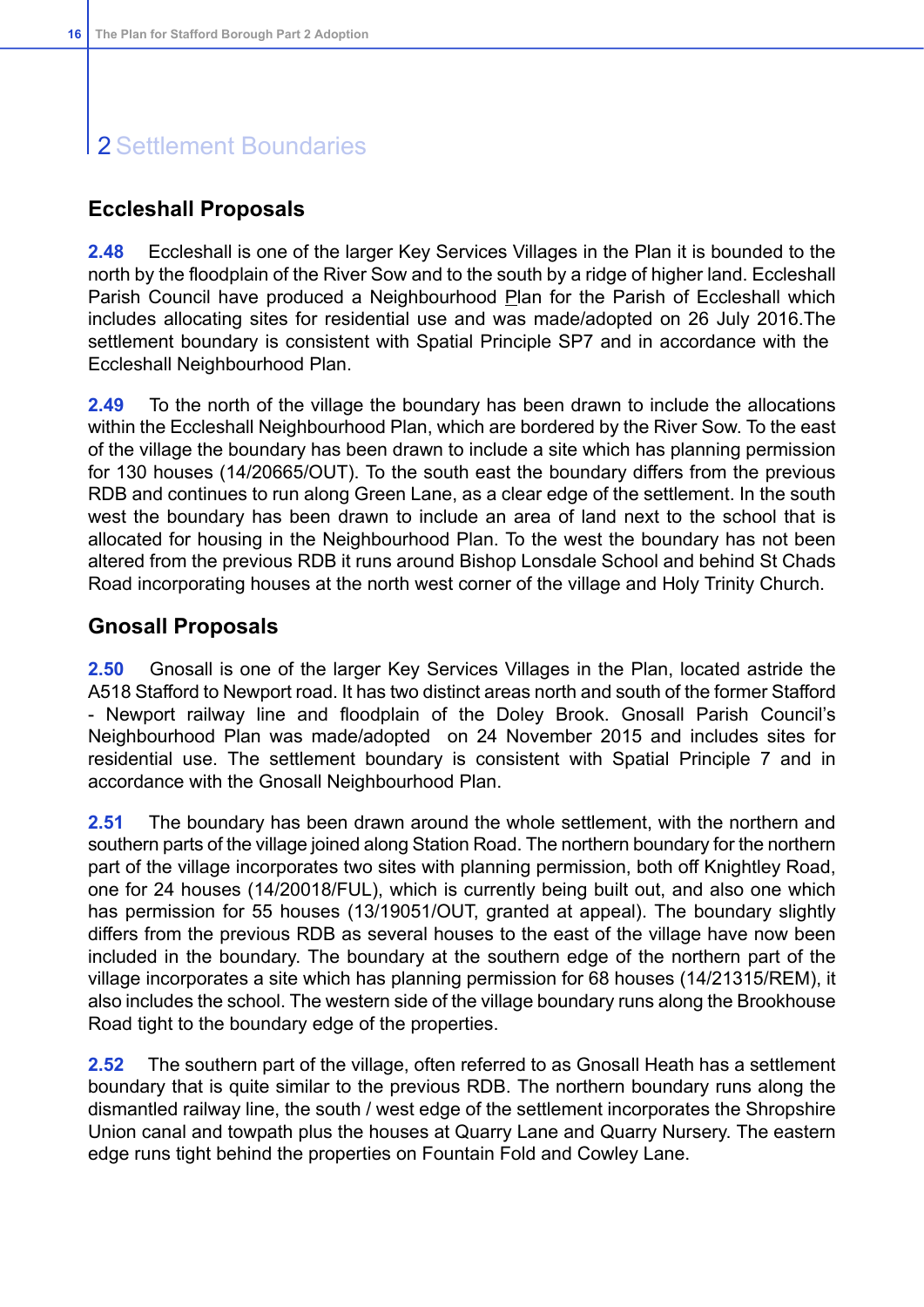### **Haughton Proposals**

**2.53** Haughton is one of the more modest sized Key Service Villages, it is located between Stafford and Gnosall on the A518 Newport Road. The Parish are not producing a neighbourhood plan. The northern boundary runs along Grassy Lane, including land next the the primary school which has permission for 11 houses (13/19305/OUT) and then along the boundary line of properties off Moat House Drive. To the east and west the boundary hugs the properties which mark a clear linear form to the edge of the settlement. The southern boundary differs from the previous RDB as the new boundary incorporates the development at Haughton Farm.

### **Hixon Proposals**

**2.54** Hixon is located to the east of A51, with Great Haywood to the south and Weston and Stowe-by-Chartley to the north. The village has two Recognised Industrial Estates (RIE), Hixon RIE and Hixon Airfield. The RIEs have not bee included within the settlement boundary and are covered by separate policies as set out elsewhere in this document. Hixon Parish Council have produced a Neighbourhood Plan which allocate sites, all of which currently benefit from a valid planning permission. The settlement boundary is consistent with Spatial Principle 7 and in accordance with the Hixon Neighbourhood Plan.

**2.55** The north west corner of the boundary runs along the boundary of the Hixon Airfields RIE, the northern edge of the boundary incorporating a site which has planning permission for 12 houses (14/20072/OUT), and land at Mount farm, the boundary then follows the garden line of properties on Greenfields Road and Legge Lane. The north east boundary of the village continues round the boundary line of the properties on the former nursery site. The south east edge of the boundary includes a site which has planning permission for 10 houses (14/20711/OUT) and at the southern tip includes two sites which have planning permission for a total of 37 houses (13/19784/FUL and 14/20548/FUL). The western boundary edge has been drawn around the boundary line of properties on Sycamore Drive and then includes a site which has planning permission for 81 houses (14/21267/REM).

### **Great Haywood Proposals**

**2.56** Located within the parish of Colwich, Great Haywood is a moderately sized settlement located to the east of Stafford. To the east the settlement is bounded by the A51 road, to the west it is principally defined by the railway line and to the south it is separated from Little Haywood by a ridge. Colwich Parish Council have produced a Neighbourhood Plan for the Parish of Colwich (which contains 2 KSVs Great Haywood and Little Haywood / Colwich) and have allocated sites in their Plan. The settlement boundary is consistent with Spatial Principle SP7 and in accordance with the Colwich Neighbourhood Plan.

**2.57** The eastern edge of the boundary runs along the A51 and incorporates two sites which have planning permission for a total of 122 houses (45 under 14/21135/OUT and 77 under 14/20886/OUT), it then returns to the properties of Earls Way who front onto the green space and follows Old Field Crescent where it meets the A51 again. The boundary then runs along the boundary line of properties on Cliff Road before extending to incorporate land next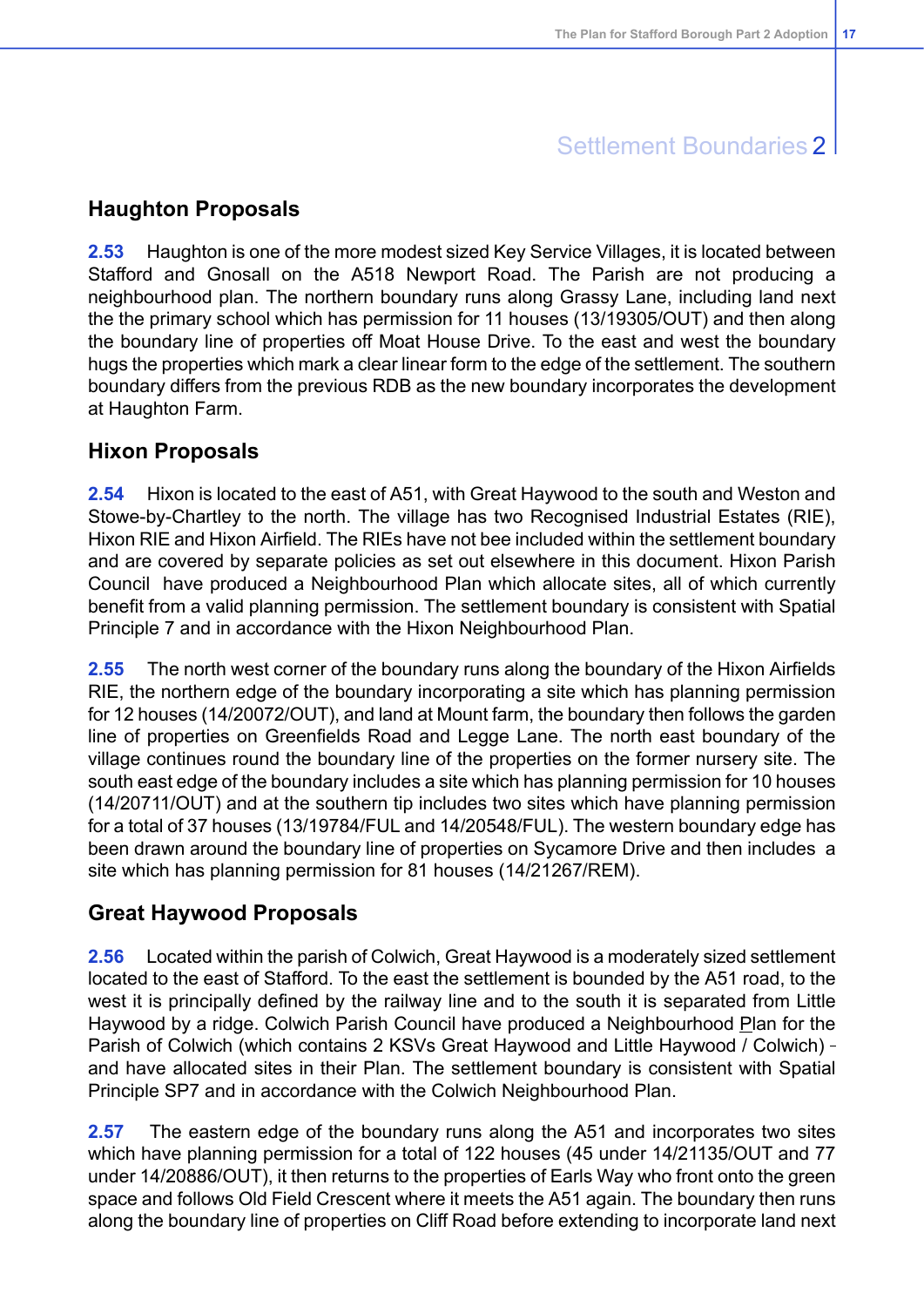to Butts Farm which has permission for 76 houses (13/19534/OUT) and 'the ring' of houses. The western boundary then runs up Main Road, extending out to incorporate St Stephens Church, the vicarage and a number of houses bordered by the railway line.

### **Little Haywood / Colwich Proposals**

**2.58** Little Haywood and Colwich lie to the south east of Great Haywood. Little Haywood lies to the north of the West Coast mainline railway whilst Colwich is nestled between the West Coast mainline railway and the Trent & Mersey canal with the River Trent immediately adjacent. It sits within the Parish of Colwich. Colwich Parish Council have produced a Neighbourhood Plan for the Parish of Colwich (which contains 2 KSVs Great Haywood and Little Haywood / Colwich) and have allocated sites in their Plan. The settlement boundary is consistent with Spatial Principle SP7 and in accordance with the Colwich Neighbourhood Plan.

**2.59** The northern boundary of Little Haywood includes an area of land which has an outline residential permission for 20 units (13/19631/OUT), moving clockwise it then runs along the A51, the boundary then runs in tightly along the perimeter of the houses off the St Mary's Road cul-de-sacs, this differs from the previous RDB where this land was included. The boundary then cuts in and excludes the land associated with St Mary's Convent, the playing fields and the abbey. The south west edge of the boundary is the railway line running from Colwich junction. The north west edge of the boundary is unchanged from the previous RDB. This is primarily due to the importance of maintaining Great and Little Haywood and distinct villages. The Colwich boundary is set by the railway line to the north and the A51 to the east. At the far eastern corner the boundary cuts part way through some particularly large gardens as it was considered that these are beyond the built form of the settlement. To the south the boundary runs along the Trent and Mersey Canal and excludes Church Farm, but includes the Railway cottages.

### **Tittensor Proposals**

**2.60** Tittensor is one of the smaller KSVs. It is wholly surrounded by the North Staffordshire Green Belt. The Green Belt designation restricts the acceptability of (and thus scope for) residential proposals in this location. Therefore the proposed settlement boundary is not different from the previous Residential Development Boundary (from the now superseded Local Plan 2001). The boundary has been drawn along the boundary of the Green Belt designation.

### **Yarnfield Proposals**

**2.61** Yarnfield is a KSV wholly surrounded by Green Belt. The Green Belt designation restricts the acceptability of (and thus scope for) residential proposals in this location. However, the former British Telecom Technical College, which is located to the north of the settlement has been granted planning permission for residential development (12/17632/REM). Although this area is within the Green Belt, it was identified as a major developed site in the previous Stafford Borough Local Plan 2001.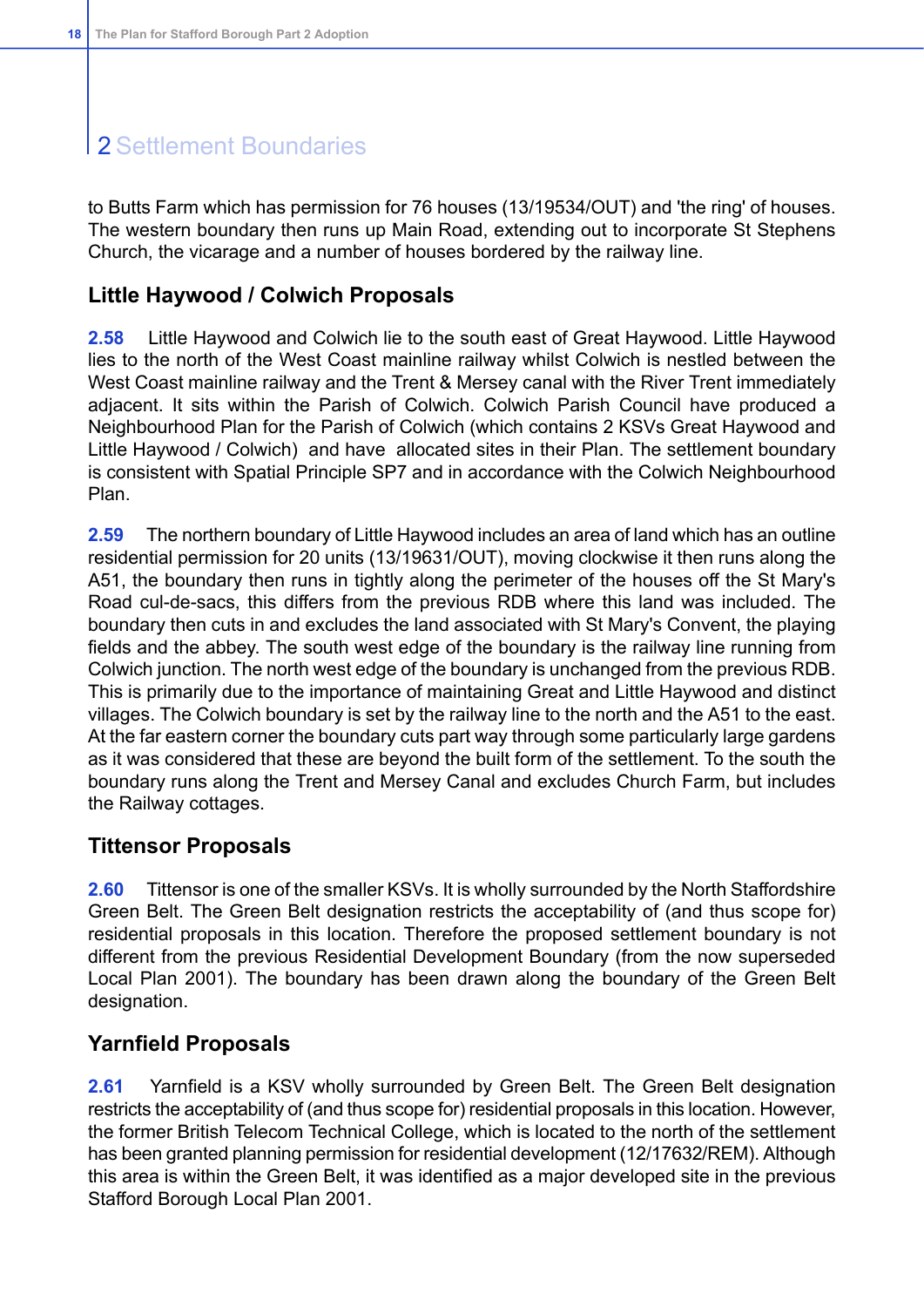**2.62** With the inclusion of the permitted site in the north Springfield County First School now comes within the boundary. Otherwise the southern part of the proposed settlement boundary is not different from the previous RDB (from the now superseded Local Stafford Borough Plan 2001), it runs along the boundary of the Green Belt designation.

### **Weston Proposals**

**2.63** Weston is one of the smaller KSVs, located on the A51 between Stone and Rugeley at the junction with the A518 road from Stafford to Uttoxetter. The boundary to the east is set by the A51 the south east edge incorporates the property at the corner of the A51 and Green Road before cutting in to run along Green Road before incorporating the housing on Green Road and the village hall. The southern edge runs around the housing and the depot off Salt Works Lane. The south west boundary runs along the Trent and Mersey canal. At the far western end of the village (over the canal) and area of slightly more dispersed housing is included in the boundary.

### **Woodseaves Proposals**

**2.64** Woodesaves is one of the smaller KSVs, located on the A519 between Eccleshall and Newport, with the B5405 leading from the village to Great Bridgeford. The northern edge of the boundary runs along Back Lane before running South along the A519 the boundary then skirts around the back of properties on Dicky's Lane and around the C of E school. The boundary surround the buildings at New Farm and around an area of land which has permission for 9 houses (14/20946/REM) and along the boundary line of properties at the corner of the B5405 and Newport Road. The boundary then runs along Newport Road edge before expanding out around the boundary of the properties on Newport Road. At Lodge Lane the boundary runs across the road and surrounds the housing at the far southern tip of the village. The western edge of the boundary runs along the boundary of properties off Newport Road and incorporates all the housing off High Offley Road.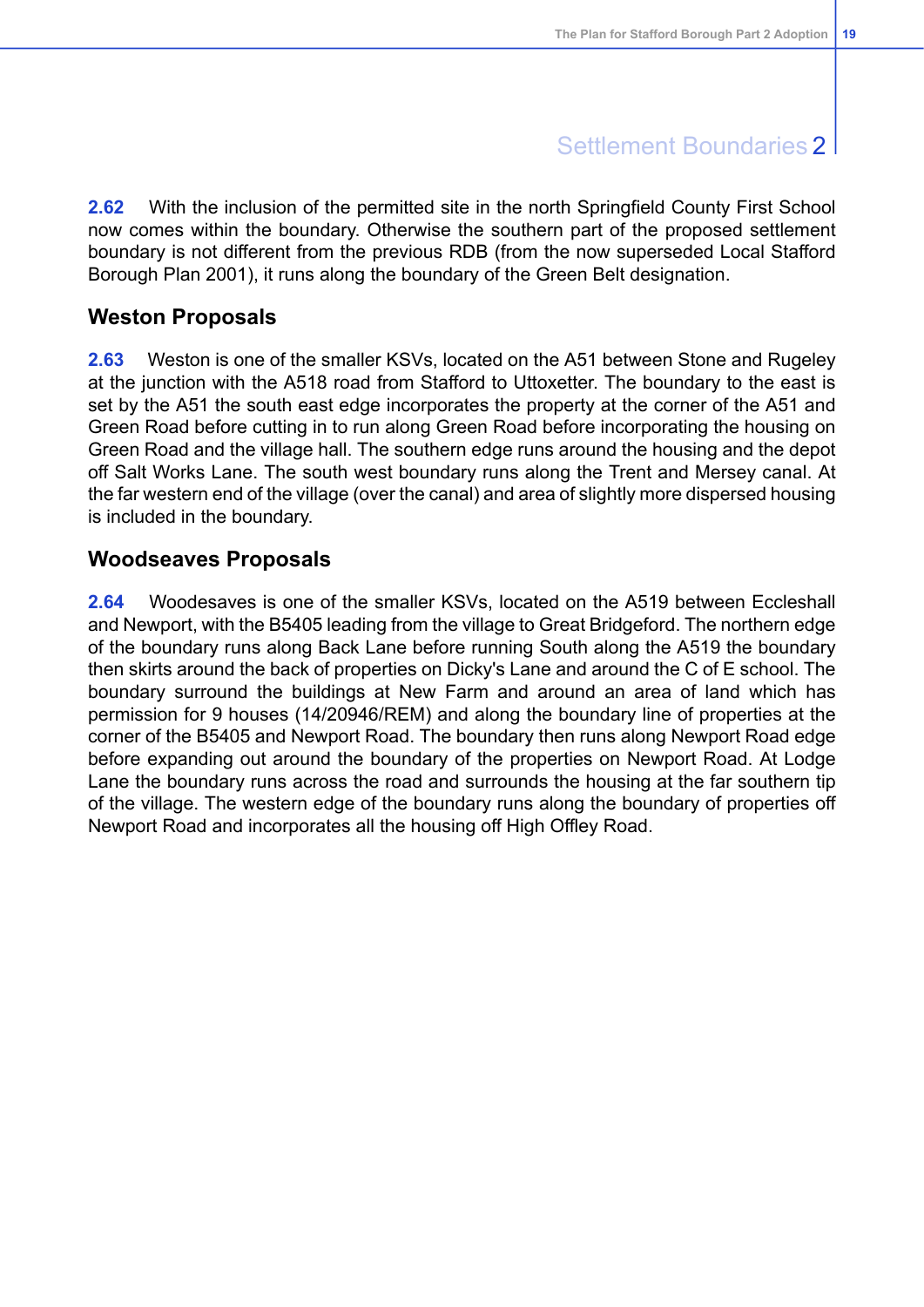# **3 Retail Fronatges**

### <span id="page-20-0"></span>**3 Retail Fronatges**

**3.1** Policy E8 of the Plan for Stafford Borough identifies a hierarchy of town, local and other centres. It also sets out a range of policy criteria to manage development within these areas.

- Stafford Town Centre  $\bullet$
- Stone Town Centre  $\bullet$
- Eccleshall Local Centre
- Neighbourhood Centres (Village and Neighbourhood shops)

**3.2** As part of the evidence base to support Policy E8 and the retail sections of the Plan for Stafford Borough the Council commissioned consultants to produce a Stafford & Stone Town Centre Capacity Assessment. The assessment reviewed the extent of Primary and Secondary Frontages and the Primary Shopping Areas in 2010**(2)**. The frontages and boundaries were reviewed in 2013 in the Stafford & Stone Town Centre Capacity Update Report**(3)**, with no major changes made to the proposed boundaries in the 2013 update.

**3.3** The adopted Plan for Stafford Borough, at paragraph 7.15, states that the need for a primary and secondary frontage policy (and the location of defined frontages if a different approach is appropriate) will be considered in the subsequent Site Allocation Development Plan Document. A retail frontage policy is not explicitly required by the NPPF: Local authorities are required to '*define the extent of town centres and primary shopping areas, based on a clear definition of primary and secondary frontages in designated centres, and set policies that make clear which uses will be permitted in such locations.'* The retail sector is changing quickly, and identifying frontages may restrict flexibility and could have a negative impact upon the vitality and viability of Stafford and Stone Town Centres. Therefore no additional policy is required for retail frontages, with decision-making on planning applications based on Policy E8 in the adopted Plan for Stafford Borough.

### **Eccleshall Local Centre**

**3.4** Eccleshall Local Centre is a key service centre in the rural area. It has a more substantial retail offer than any of the other Key Service Villages and consequently is regarded as a Local Centre.

**3.5** In Spring 2015 Officers from the Council conducted a number of site visits to establish where the core retail offer was centred within Eccleshall. The methodology used and a full description of the boundaries can be found in the Retail Proposals Background Paper.

**3.6** The Eccleshall Local Centre has been identified in purple on the Eccleshall inset map. This boundary is to be used in conjunction with Policy E8 of the Plan for Stafford Borough.

<sup>2</sup> Stafford and Stone Town Centre Capacity [Assessment](http://www.staffordbc.gov.uk/live/Documents/Forward%20Planning/Examination%20Library%202013/D16--STAFFORD-AND-STONE-TOWN-CENTRE-CAPACITY-ASSESSMENT-FINAL-REPORT-2011.pdf)

<sup>3</sup> Stafford and Stone Town Centre Retail [Capacity](http://www.staffordbc.gov.uk/live/Documents/Forward%20Planning/Examination%20Library%202013/D15--STAFFORD-AND-STONE-TOWN-CENTRE-RETAIL-CAPACITY-UPDATE-FINAL-REPORT-2013.pdf) Update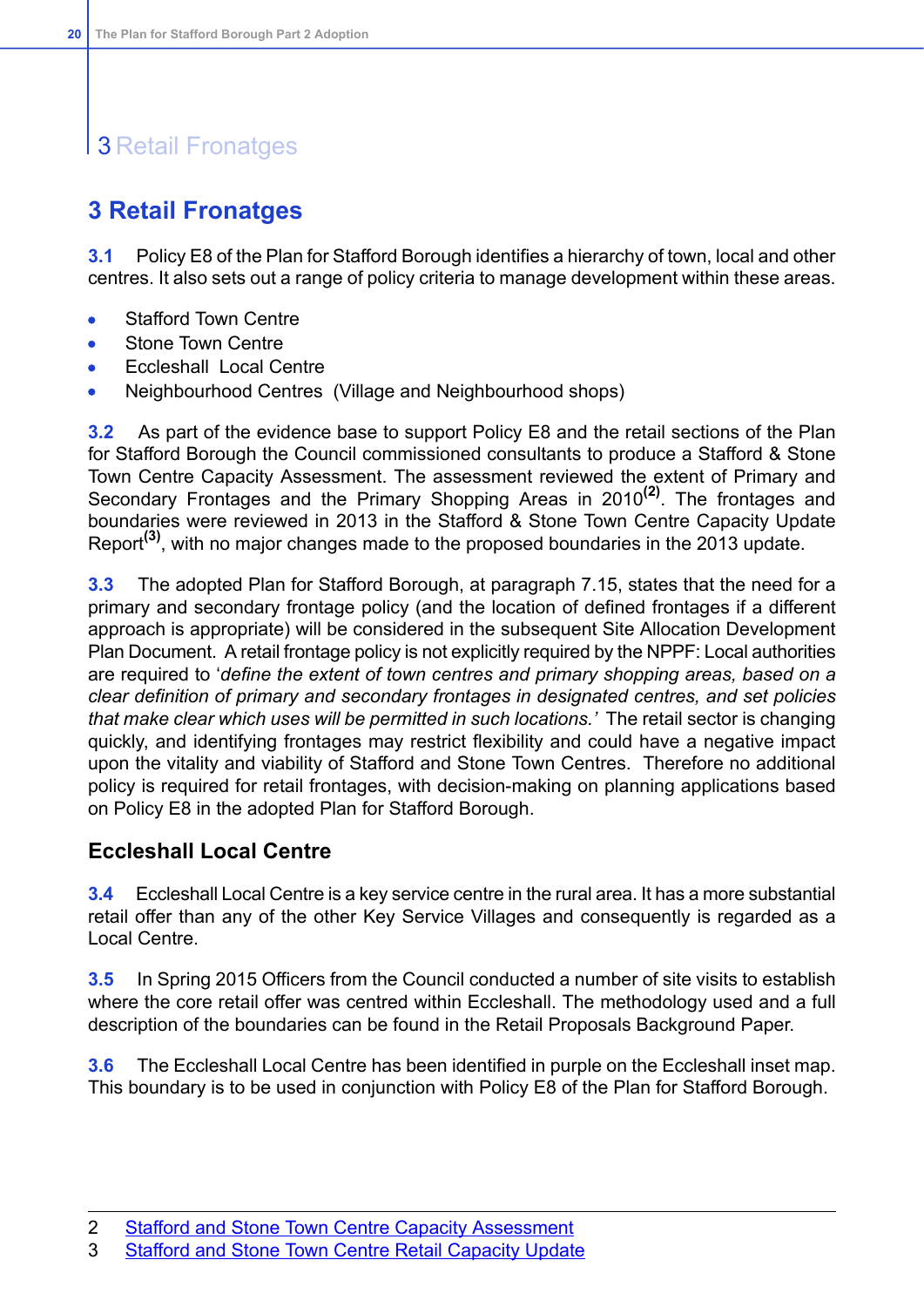### Retail Fronatges 3

### **Village and neighbourhood shops**

**3.7** Outside the hierarchy of town and local centres there are a range of smaller village and neighbourhood shops. These areas have a very local catchment and tend to service the local area only, with the exception of some of the village shops which also serve smaller outlying villages and hamlets.

**3.8** The village and neighbourhood shops listed in Policy E8 of the Plan are: Barlaston, Gnosall, Great and Little Haywood, Hixon, Tittensor, Weston, Woodseaves, Yarnfield, Stafford neighbourhood centres at Baswich, Holmcroft, Parkside, Rising Brook, Wildwood and Weston Road, and Stone Local Centre at Walton.

**3.9** The location of the village and neighbourhood shops has been established through local knowledge and site visits by Council Officers in Spring 2015. A boundary for each of the village and neighbourhood shops is shown in purple on the relevant inset map, with the exception of Weston. The village shop in Weston has closed and there are now no retail facilities in this location, therefore no boundary has been identified for Weston.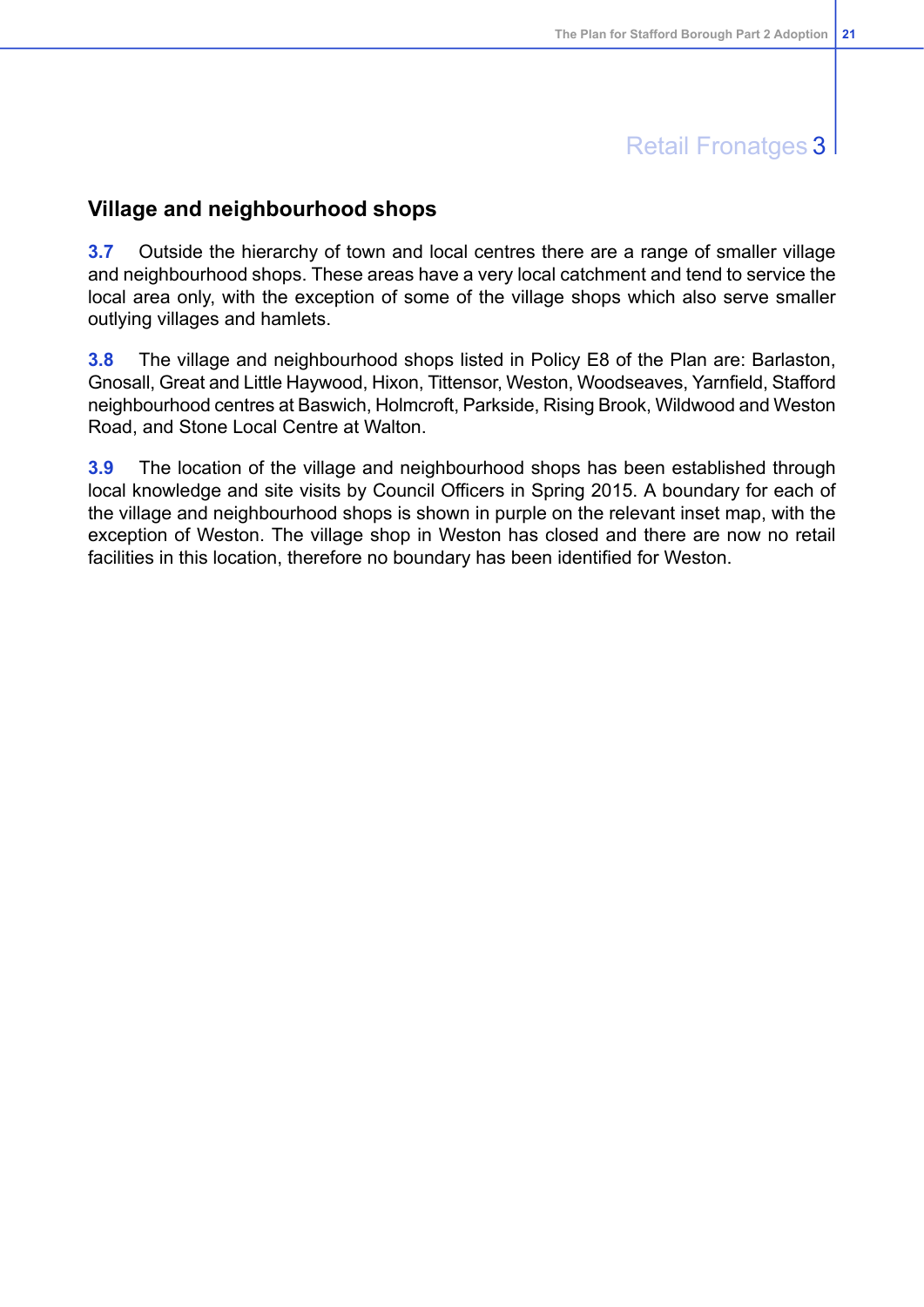### 4 Recognised Industrial Estate Boundaries

### <span id="page-22-0"></span>**4 Recognised Industrial Estate Boundaries**

**4.1** Spatial Principle 2 (SP2) establishes the need for approximately 8 hectares of employment land to be provided per year over the Plan period. The majority of this land will be provided at Stafford Town with a smaller amount being provided at Stone, as set out in Spatial Principle 5 (SP5). The employment land at Stafford and Stone is contained within the Settlement Boundaries, and sites are identified as protected employment areas through section 2 of this document.

**4.2** The remaining employment land provision will be provided across the rest of the Borough area primarily at Recognised Industrial Estates and major developed sites with consent. The Table at para. 6.58 of the Plan for Stafford Borough identifies a requirement for a total of 50 hectares of new employment land across the rest of the Borough. Policy E4 of the Plan allocates 10 hectares of land at Raleigh Hall (4 hectares) and Ladfordfields (6 hectares). At 31st March 2014 a total of 39.74 hectares of land was committed (by granted planning permissions) for employment uses. The majority of this has planning consent for B1, B2 & B8 uses at the Meaford Power Station Site (as recognised in Policy E5).

**4.3** Policy E3 of the Plan for Stafford Borough lists six Recognised Industrial Estates (RIEs):

- 1. Hixon
- 2. Hixon Airfield
- 3. Ladfordfields
- 4. Moorfields
- 5. Pasturefields
- 6. Raleigh Hall

**4.4** It should be noted that Moorfields RIE is also the subject of Policy E5 (being a Major Developed Site within the North Staffordshire Green Belt) with a boundary for this site is already identified on the Plan for Stafford Borough inset map 7. The Plan for Stafford Borough has established that there is no need to carry out a Green Belt Review to achieve the development requirements for the Plan period 2011 – 2031, and therefore, no boundary alterations are proposed to this RIE.

**4.5** The Plan for Stafford Borough states at para 9.13 that formal boundaries for the RIEs will be established in the Plan for Stafford Borough Part 2 but suggests that boundaries for Ladfordfields and Raleigh Hall have been identified as part of the Plan for Stafford Borough. It is correct that specific allocations for these sites were identified on inset maps 3 and 4 but full RIE boundaries were not set out in the Plan for Stafford Borough. Therefore boundaries for all RIEs (except Moorfields) have been established in this document.

### **Methodology**

**4.6** The RIE boundaries have been established according to the following reference points and prescriptions:

Sites with planning permission (a mixture of completed sites and un-implemented  $\bullet$ permissions)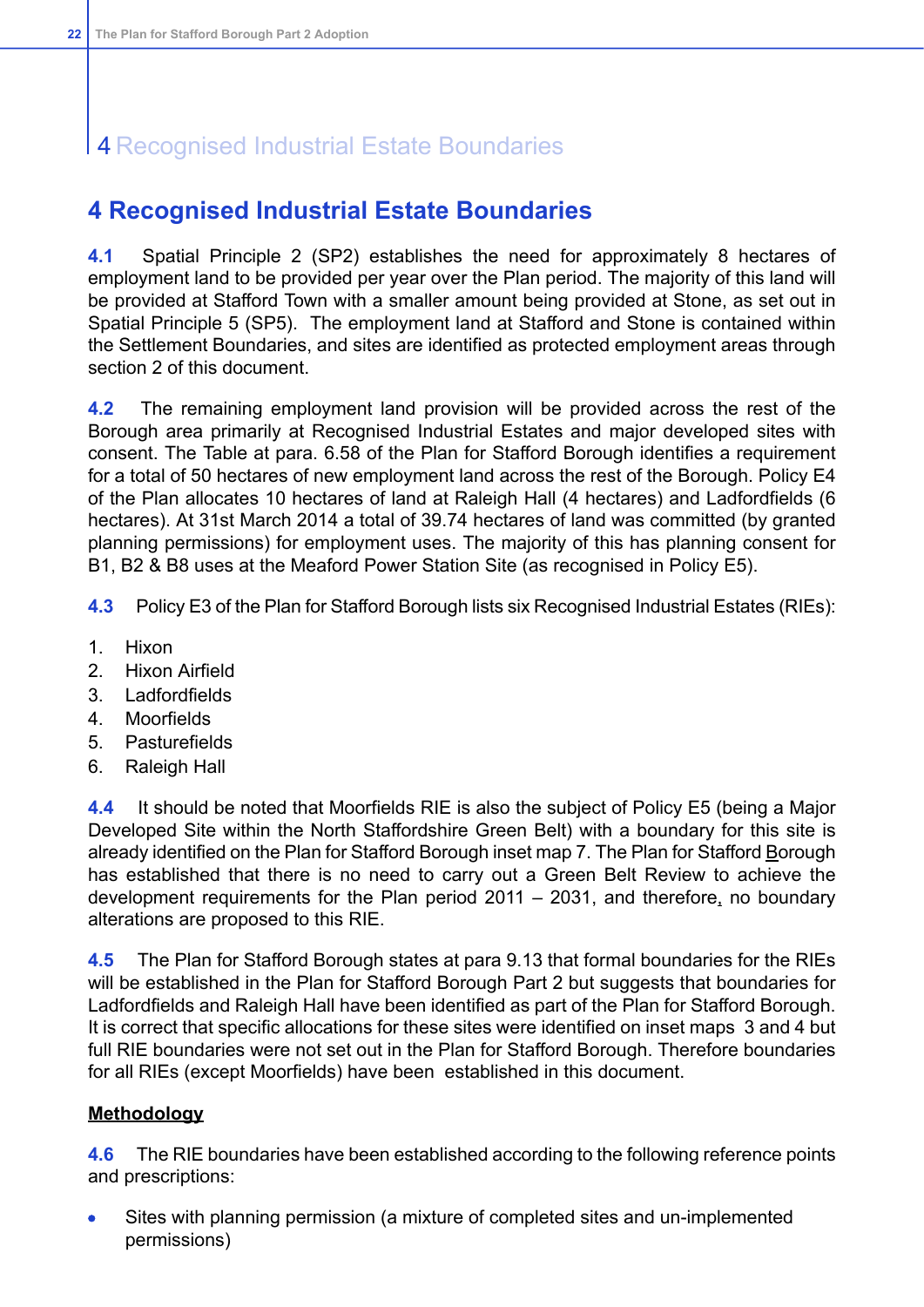### Recognised Industrial Estate Boundaries 4

- Environmental and landscape designations
- The scale of employment land required in the Plan period

**4.7** Using this methodology proposed boundaries were established for each RIE. In spring 2015 site visits took place where photographic evidence was collected to support the identification of RIE boundaries.

#### **Policy RIE1 Recognised Industrial Estate Boundaries**

Recognised Industrial Estate Boundaries for the Recognised Industrial Estate listed in Policy E3 are identified on the following inset maps:

Hixon RIE, Hixon Airfield RIE, Ladfordfields RIE, Pasturefields RIE, Raleigh Hall RIE.

### **Hixon RIE Proposals**

**4.8** The eastern boundary of Hixon RIE is defined by the Church Lane leading from the A51 north towards Hixon Village. The St Peters C of E Primary School grounds, landscaping and large agricultural fields beyond JBMI Group's Kingsilver Refinery define the boundary to the north. The western boundary of the RIE is set by the Pasturefield brook course with a large agricultural field beyond running next to the West Coast main railway line. The southern boundary of the RIE is bounded by Pasturefields Lane, with the Pasturefield RIE beyond. The new boundary of the Hixon RIE includes the established uses of JBMI Group's Kingsilver Refinery.

### **Hixon Airfield RIE Proposals**

**4.9** The eastern boundary of the Hixon Airfield RIE is defined by established employment uses and landscaping with large agricultural fields and residential areas. The open areas of the former Hixon Airfield, including the main runway, make up the northern boundary of the RIE whilst the western boundary is defined by planning consents for new employment developments with agricultural fields beyond (14/20587/OUT and 1420570/OUT). The southern boundary is made up of open land, agricultural fields and open space together with residential properties off Station Road leading into Hixon village.

### **Ladfordfields RIE Proposals**

**4.10** The southern boundary of the Ladfordfields RIE is defined by the B5405 Road from Great Bridgeford to Woodseaves. Large agricultural fields with mature hedgerows define the RIE boundary to the east and west whilst the north-eastern boundary is established in the context of the Gamesley Brook floodplain. The northern boundary of the site incorporates the new employment allocations identified within the Plan for Stafford Borough.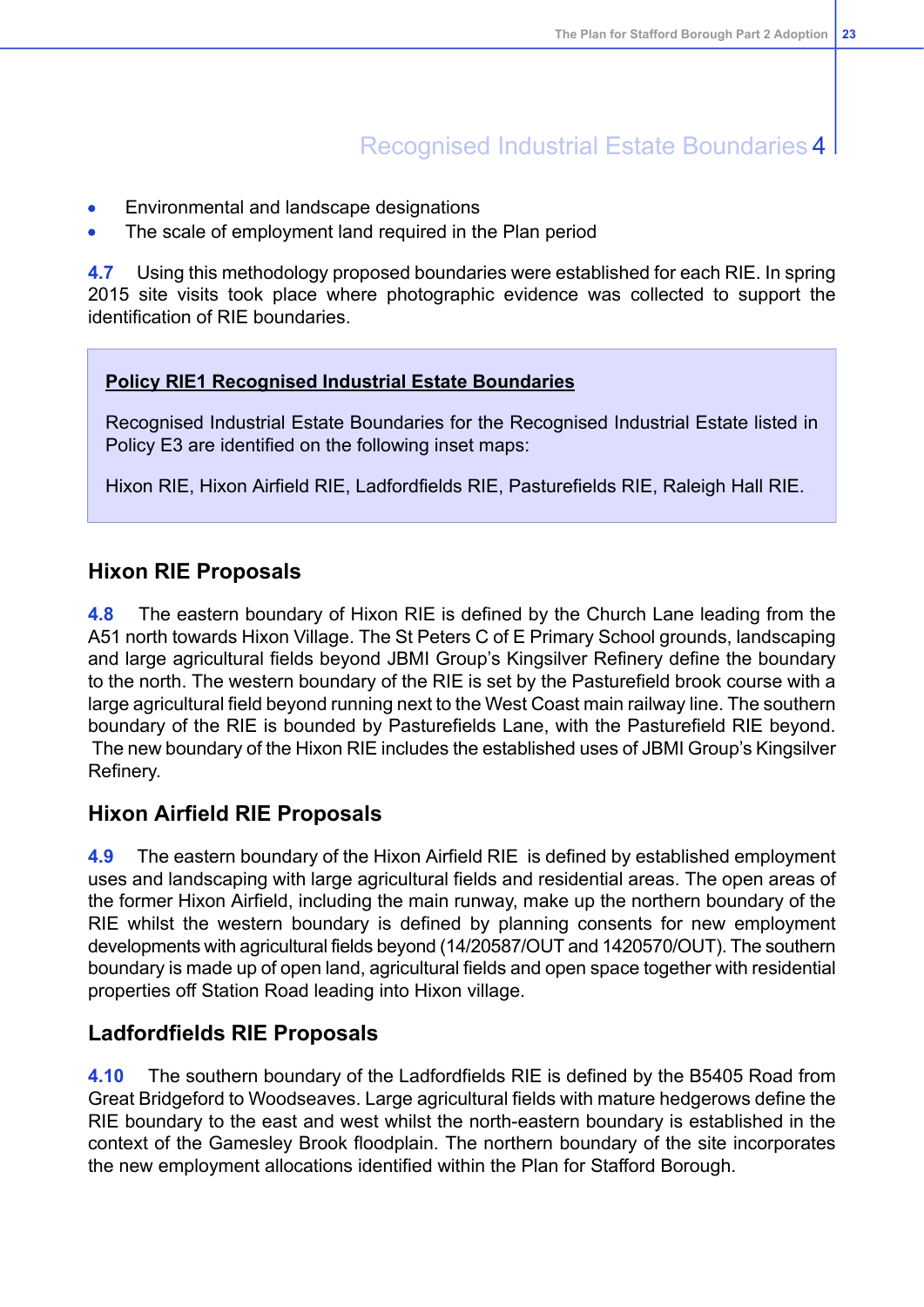# 4 Recognised Industrial Estate Boundaries

### **Pasturefields RIE Proposals**

**4.11** The northern boundary of the Pasturefields RIE runs along Pasturefields Lane both east and west of the West Coast main railway line which bisects the estate, with agricultural fields and residential properties to the north. The A51 makes up the western boundary of the RIE west of the West Coast main railway line together with the Trent and Mersey Canal. At the southern end of the site the boundary incorporates new employment areas granted planning consent (13/19150/FUL). The eastern boundary of the Pasturefields RIE runs along Church Lane leading from the A51 north towards Hixon village. East of the West Coast main railway line the southern boundary of the Pasturefields RIE is the Bri-Store industrial area. The residential property and fields south of the Bri-Store industrial area which were previously within the Pasturefields RIE boundary in the Stafford Borough Local Plan 2001 are excluded. Paragraph 22 of the NPPF states that planning policies should avoid the long term protection of sites allocated for employment use where there is no reasonable prospect of a site being used for that purpose. This is the case with the historic Stafford Borough Local Plan (2001) allocation where the area of land included within the former boundary has not been delivered for new employment.

### **Raleigh Hall RIE Proposals**

**4.12** The eastern boundary of the Raleigh Hall RIE is defined by Sturbridge Lane from Eccleshall to Cold Meece. Residential properties immediately south of the boundary and Underwood Farm have been excluded from the boundary. The western boundary takes the line of the employment allocation established by Policy E4 of the Plan for Stafford Borough. The northern boundary is defined by a residential property off Sturbridge Lane and by large agricultural fields and mature hedgerows with trees and landscaping. Alongside the new employment allocations identified within the Plan for Stafford Borough the new boundary of the RIE includes established uses to the north, principally the biomass plant, existing industrial units and ancillary storage areas with hardstanding.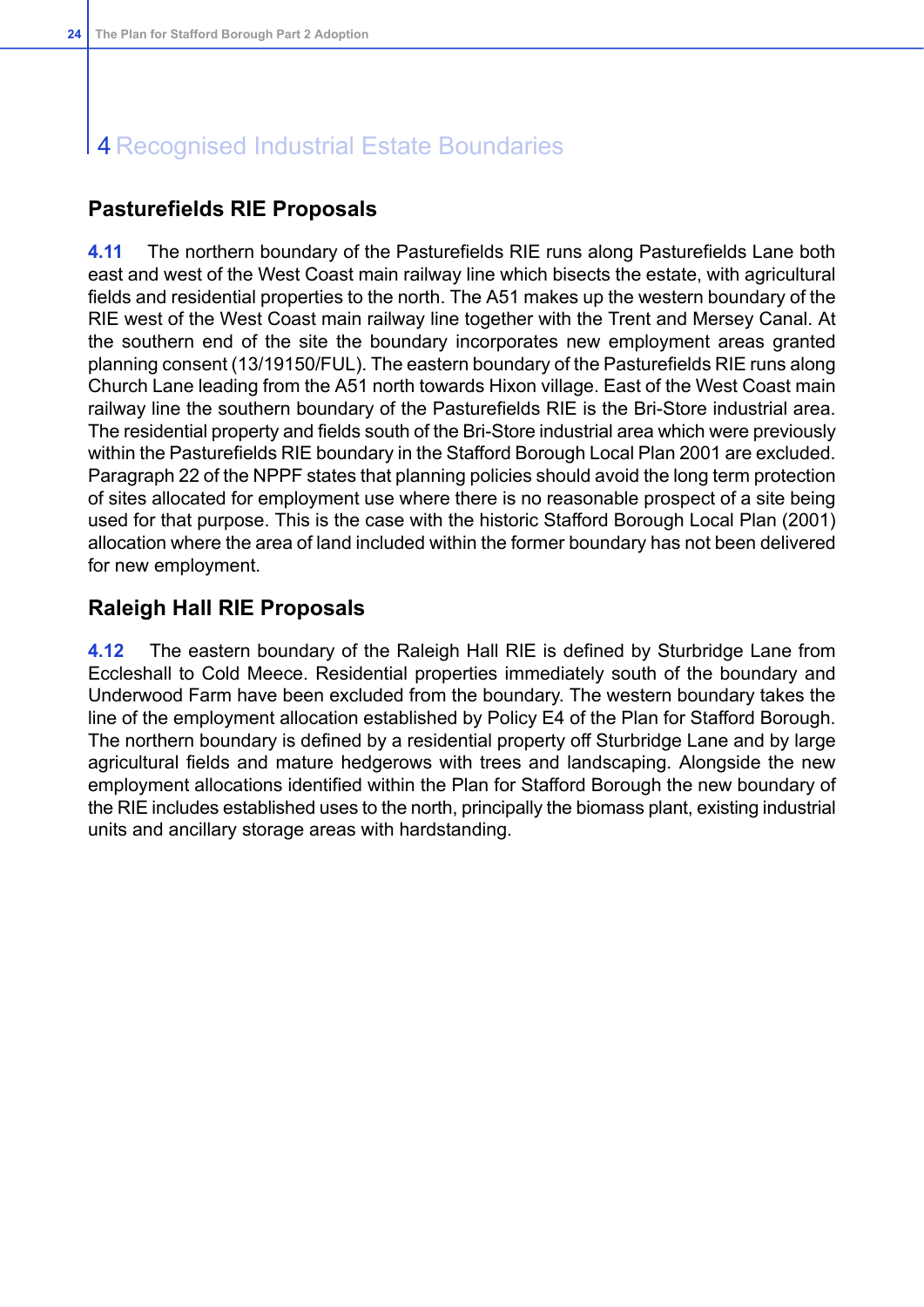# Gypsies, Travellers & Travelling Show People 5

### <span id="page-25-0"></span>**5 Gypsies, Travellers & Travelling Show People**

**5.1** A Gypsy and Traveller Accommodation Needs Assessment (GTAA) was published in 2015 as evidence to support the Plan for Stafford Borough. This document demonstrated a need for 43 new pitches up to 2027. The Council has already made significant progress towards meeting the requirement, with the granting of permission for 36 new pitches at St Albans Road (13/19256/FUL). This means that there are only 7 pitches required to meet the identified need.

**5.2** Policy C6 of the Plan for Stafford Borough provides a policy framework for positively determining planning applications for gypsy and traveller accommodation.

**5.3** The intention at the time of writing the Plan for Stafford Borough was that this Part 2 document would identify specific sites for allocation as gypsy and traveller sites. However, because the site at St Albans Road has been granted planning permission, which meets 84% of the identified needs, the remaining requirement over the Plan period is now for only 7 pitches. It is anticipated that this small number of pitches can be provided through windfall sites prior to 2031. Therefore no further allocation is being made for gypsy and traveller sites.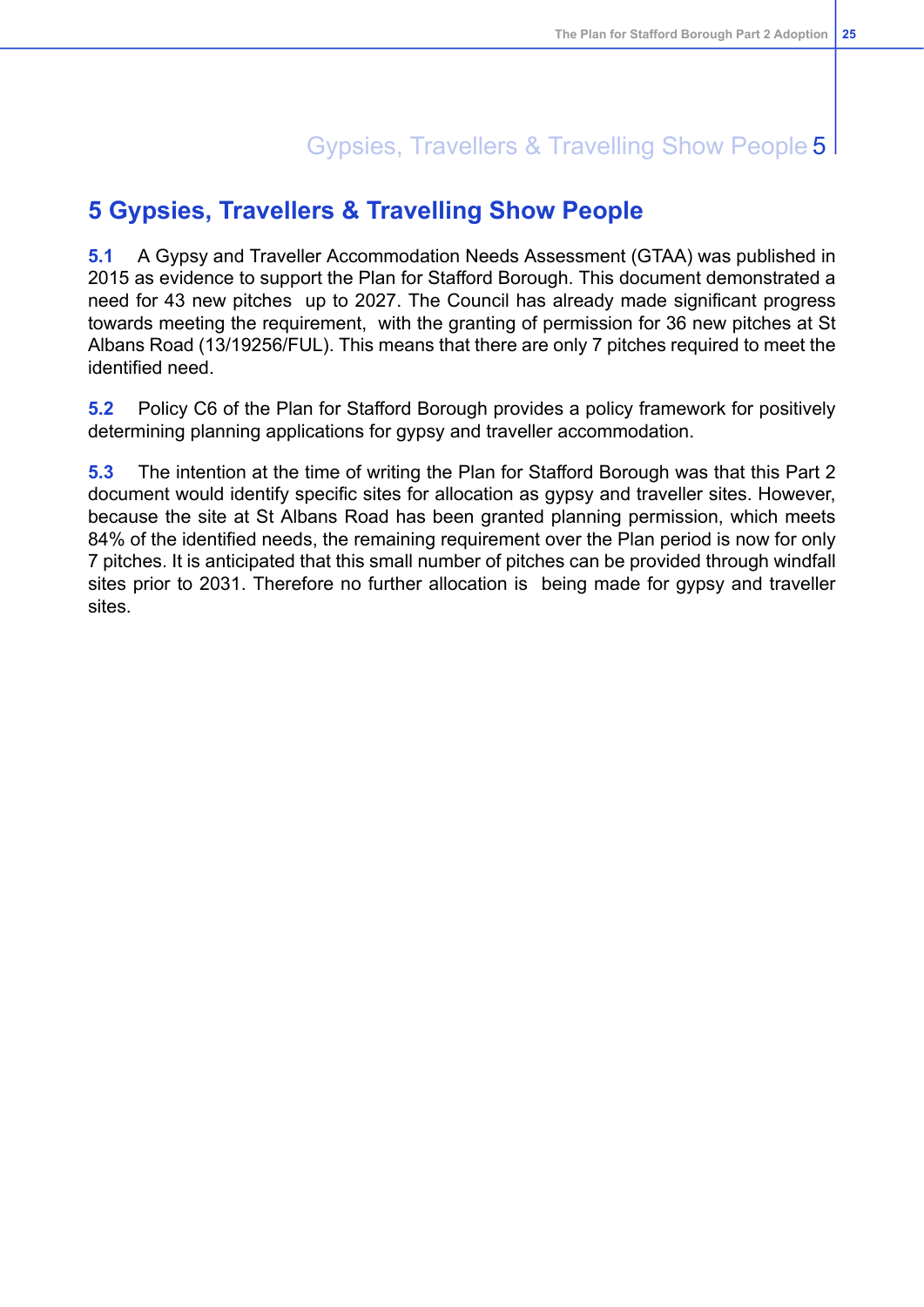# 6 Monitoring & Review

### <span id="page-26-0"></span>**6 Monitoring & Review**

**6.1** The purpose of monitoring and review is to assess the delivery and implementation of the new Local Plan. The Stafford Borough Authority Monitoring Report provides a robust and effective review and monitoring approach.

**6.2** Policy SB2 is relevant for monitoring using the following indicator and target for implementation. Polices SB1, SB3 and RIE1 will be monitored through the adopted Plan for Stafford Borough.

#### **Table 3 SB2 Social and Community Facilities**

| <b>Indicator</b>                                                 | <b>Target</b>                                                        | Implementation                                                                                                                                                                          |
|------------------------------------------------------------------|----------------------------------------------------------------------|-----------------------------------------------------------------------------------------------------------------------------------------------------------------------------------------|
| Amount of community<br>land and floorspace lost<br>to other uses | Minimise loss of social<br>and community<br>facilities to other uses | <b>Through Stafford Borough Council</b><br>Forward Planning section in<br>conjunction with the development<br>management decision making process<br>and local partnership organisations |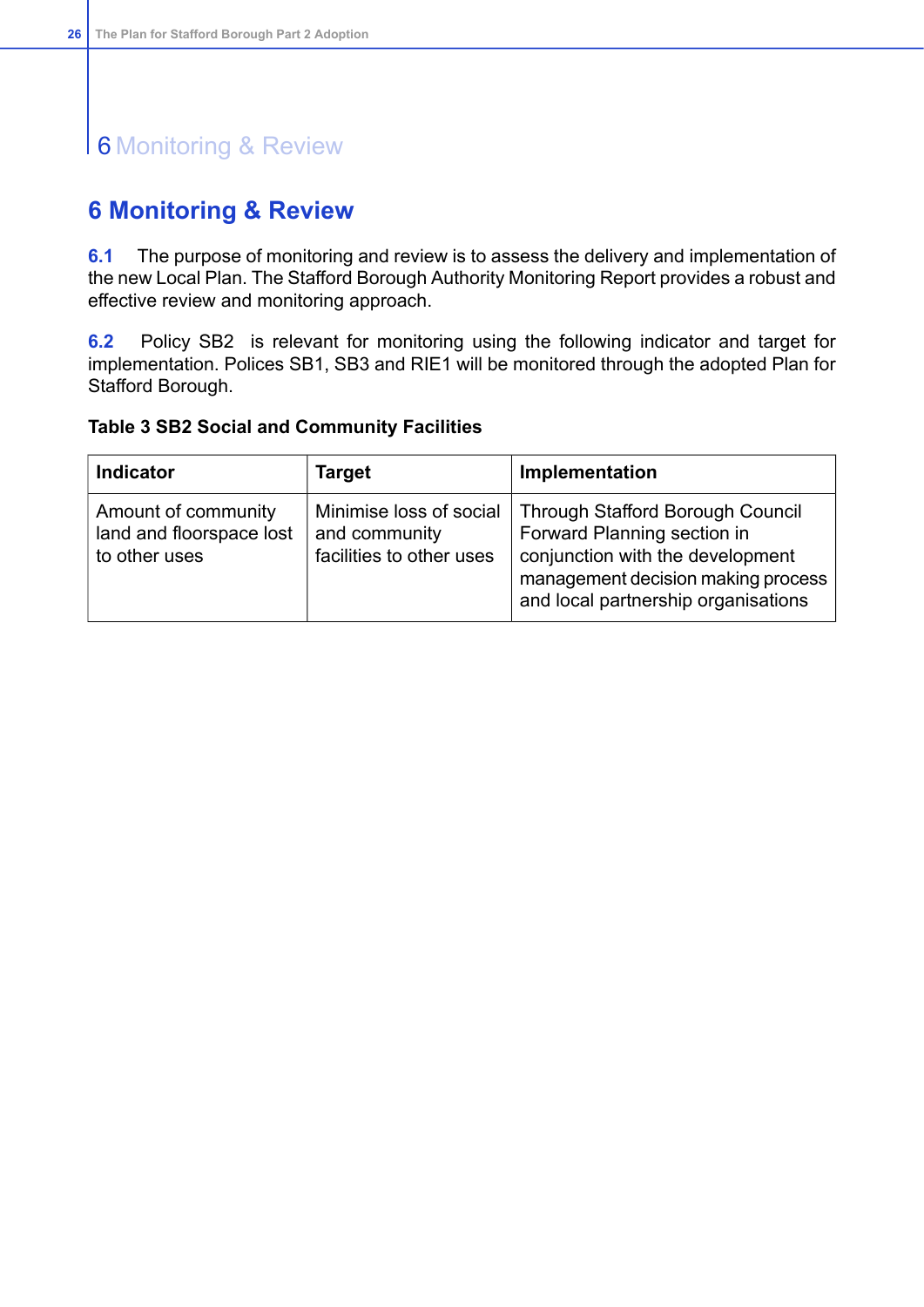### Appendix 7

### <span id="page-27-0"></span>**7 Appendix**

### **Use Classes Order**

- **A1 Shops -** Shops, retail warehouses, hairdressers, undertakers, travel and ticket agencies, post offices, pet shops, sandwich bars, showrooms, domestic hire shops, dry cleaners, funeral directors and internet cafes.
- **A2 Financial and professional services -** Financial services such as banks and building societies, professional services (other than health and medical services) and including estate and employment agencies. It does not include betting offices or pay day loan shops - these are now classed as "sui generis" uses (see below).
- **A3 Restaurants and cafés -** For the sale of food and drink for consumption on the  $\bullet$ premises - restaurants, snack bars and cafes.
- **A4 Drinking establishments -** Public houses, wine bars or other drinking establishments (but not night clubs).
- **A5 Hot food takeaways -** For the sale of hot food for consumption off the premises.  $\bullet$
- **B1 Business -** Offices (other than those that fall within A2), research and development  $\bullet$ of products and processes, light industry appropriate in a residential area.
- **B2 General industrial -** Use for industrial process other than one falling within class B1  $\bullet$ (excluding incineration purposes, chemical treatment or landfill or hazardous waste).
- **B8 Storage or distribution -** This class includes open air storage.  $\bullet$
- **C1 Hotels -** Hotels, boarding and guest houses where no significant element of care is  $\bullet$ provided (excludes hostels).
- **C2 Residential institutions -** Residential care homes, hospitals, nursing homes, boarding schools, residential colleges and training centres.
- **C2A Secure Residential Institution** Use for a provision of secure residential accommodation, including use as a prison, young offenders institution, detention centre, secure training centre, custody centre, short term holding centre, secure hospital, secure local authority accommodation or use as a military barracks.
- **C3 Dwellinghouses -** this class is formed of 3 parts:
	- C3(a) covers use by a single person or a family (a couple whether married or not,  $\bullet$ a person related to one another with members of the family of one of the couple to be treated as members of the family of the other), an employer and certain domestic employees (such as an au pair, nanny, nurse, governess, servant, chauffeur, gardener, secretary and personal assistant), a carer and the person receiving the care and a foster parent and foster child.
	- C3(b): up to six people living together as a single household and receiving care e.g.  $\bullet$ supported housing schemes such as those for people with learning disabilities or mental health problems.
	- C3(c) allows for groups of people (up to six) living together as a single household.  $\bullet$ This allows for those groupings that do not fall within the C4 HMO definition, but which fell within the previous C3 use class, to be provided for i.e. a small religious